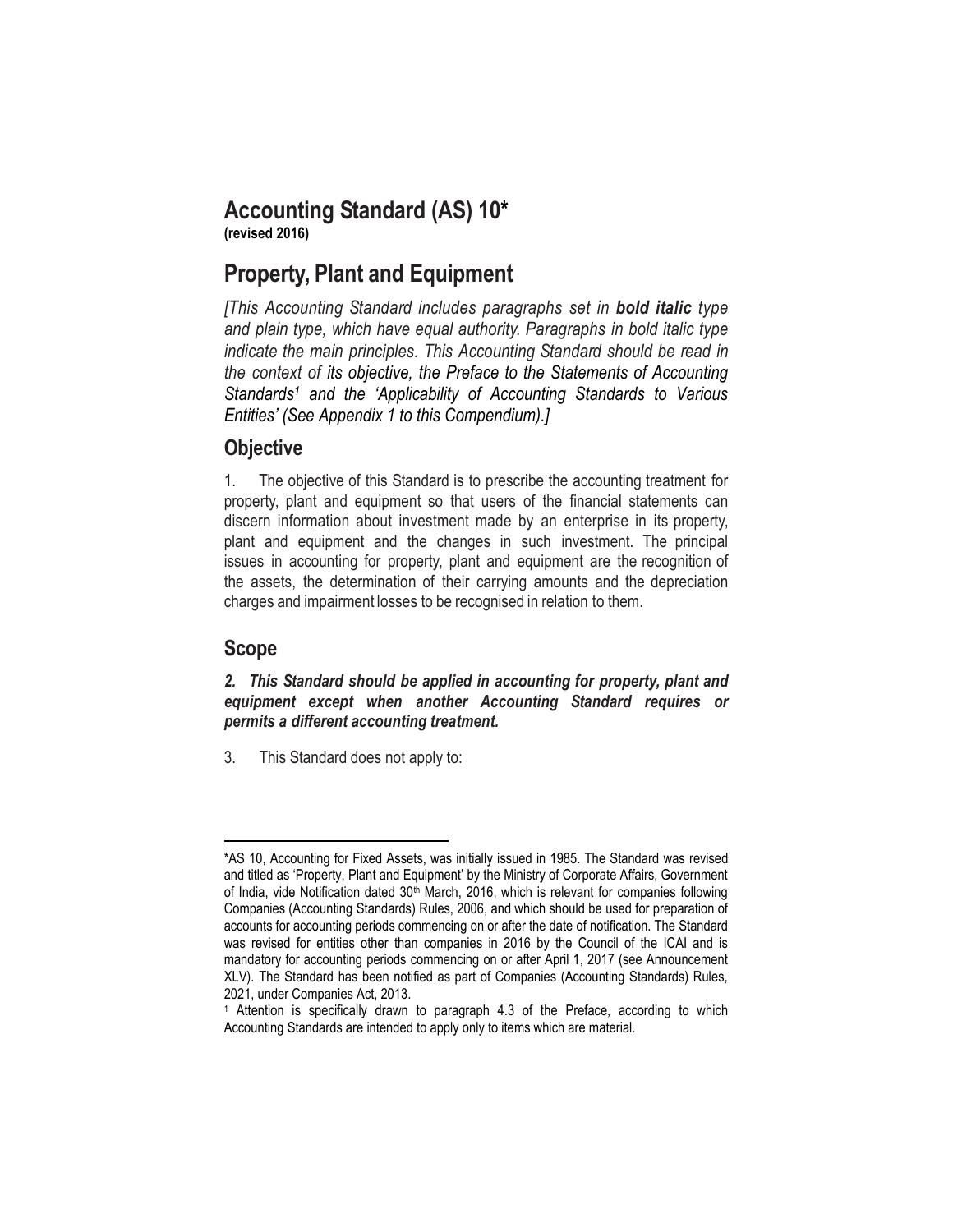- (a) biological assets related to agricultural activity other than bearer plants. This Standard applies to bearer plants but it does not apply to the produce on bearer plants; and
- (b) wasting assets including mineral rights, expenditure on the exploration for and extraction of minerals, oil, natural gas and similar non-regenerative resources.

However, this Standard applies to property, plant and equipment used to develop or maintain the assets described in (a) and (b) above.

4. Other Accounting Standards may require recognition of an item of property, plant and equipment based on an approach different from that in this Standard. For example, AS 19, *Leases,* requires an enterprise to evaluate its recognition of an item of leased property, plant and equipment on the basis of the transfer of risks and rewards. However, in such cases other aspects of the accounting treatment for these assets, including depreciation, are prescribed by this Standard.

5. Investment property, as defined in AS 13, *Accounting for Investments*, should be accounted for only in accordance with the cost model prescribed in this standard.

## **Definitions**

*6. The following terms are used in this Standard with the meanings specified:*

*Agricultural Activity is the management by an enterprise of the biological transformation and harvest of biological assets for sale or for conversion into agricultural produce or into additional biological assets.*

*Agricultural Produce is the harvested product of biological assets of the enterprise.*

#### *Bearer plant is a plant that*

- *(a) is used in the production or supply of agricultural produce;*
- *(b) is expected to bear produce for more than a period of twelve*

*months; and*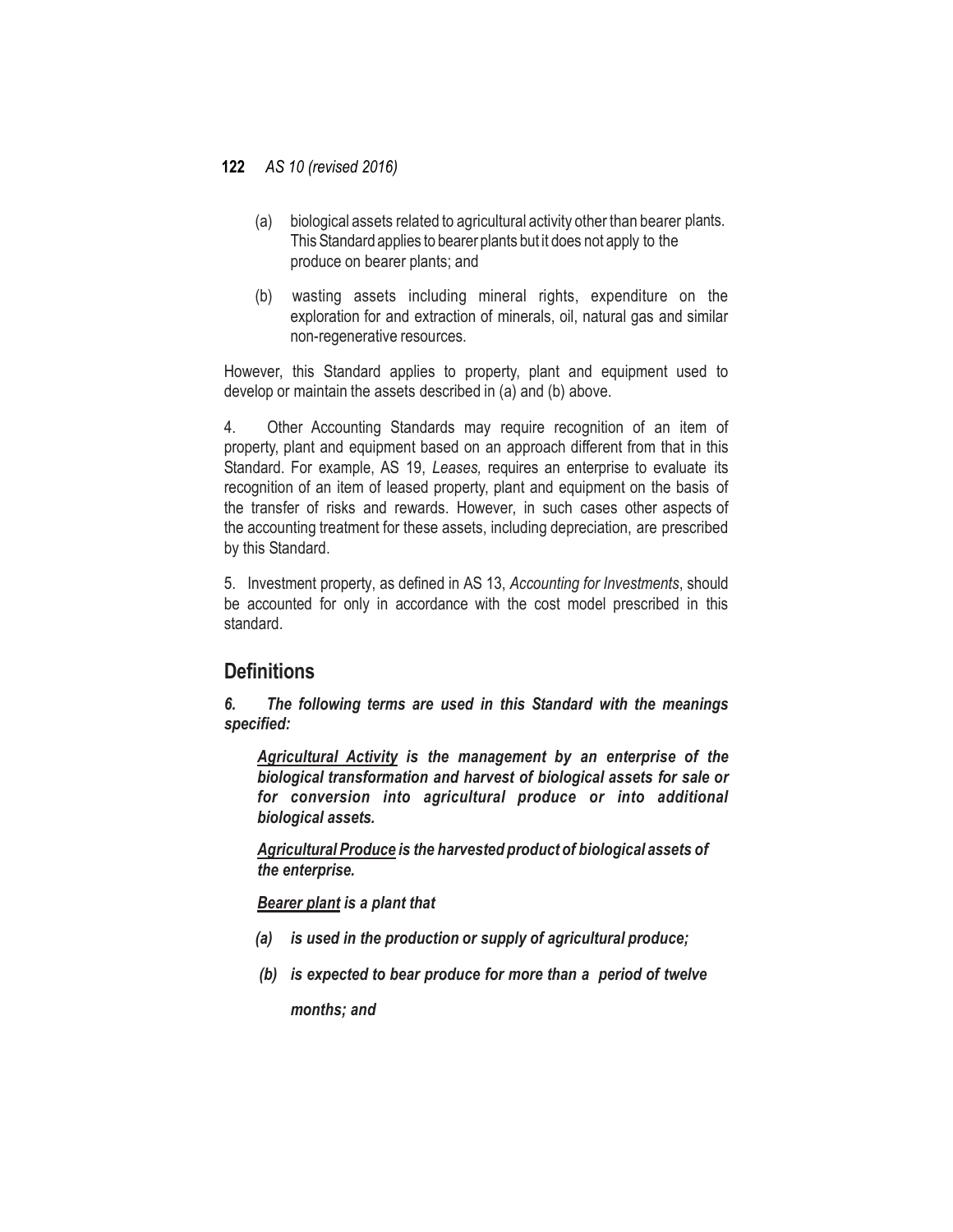#### *(c) has a remote likelihood of being sold as agricultural produce, except for incidental scrap sales.*

The following are not bearer plants:

- (i) plants cultivated to be harvested as agricultural produce (for example, trees grown for use as lumber);
- (ii) plants cultivated to produce agricultural produce when there is more than a remote likelihood that the entity will also harvest and sell the plant as agricultural produce, other than as incidental scrap sales (for example, trees that are cultivated both for their fruit and their lumber); and
- (iii) annual crops (for example, maize and wheat).

When bearer plants are no longer used to bear produce they might be cut down and sold as scrap, for example, for use as firewood. Such incidental scrap sales would not prevent the plant from satisfying the definition of a bearer plant.

#### *Biological Asset is a living animal2 or plant.*

 $\overline{\phantom{a}}$ 

*Carrying amount is the amount at which an asset is recognised after deducting any accumulated depreciation and accumulated impairment losses.*

*Cost is the amount of cash or cash equivalents paid or the fair value of the other consideration given to acquire an asset at the time of its acquisition or construction or, where applicable, the amount attributed to that asset when initially recognised in accordance with the specific requirements of other Accounting Standards.*

*Depreciable amount is the cost of an asset, or other amount substituted for cost, less its residual value.*

<sup>2</sup> An Accounting Standard on Agriculture is under formulation, which will, inter alia, cover accounting for livestock. Till the time, the Accounting Standard on Agriculture is issued, accounting for livestock meeting the definition of Property, Plant and Equipment, will be covered as per AS 10, *Property, Plant and Equipment.*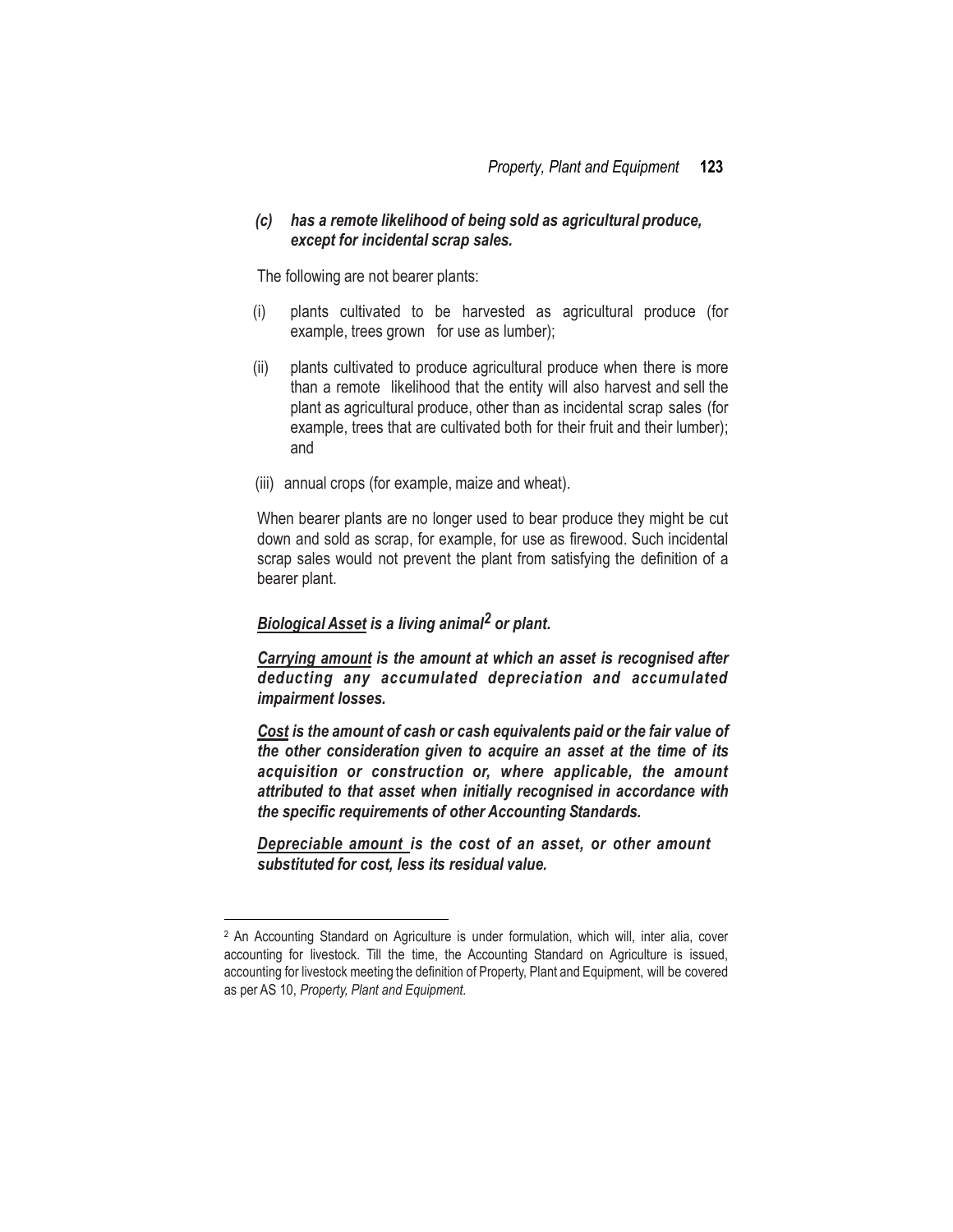*Depreciation is the systematic allocation of the depreciable amount of an asset over its useful life.*

*Enterprise-specific value is the present value of the cash flows an enterprise expects to arise from the continuing use of an asset and from its disposal at the end of its useful life or expects to incur when settling a liability.*

*Fair value is the amount for which an asset could be exchanged between knowledgeable, willing parties in an arm's length transaction.*

*Gross carrying amount of an asset is its cost or other amount substituted for the cost in the books of account, without making any deduction for accumulated depreciation and accumulated impairment losses.*

*An impairment loss is the amount by which the carrying amount of an asset exceeds its recoverable amount.*

*Property, plant and equipment are tangible items that:*

- *(a) are held for use in the production or supply of goods or services, for rental to others, or for administrative purposes; and*
- *(b) are expected to be used during more than a period of twelve months.*

*Recoverable amount is the higher of an asset's net selling price and its value in use.*

*The residual value of an asset is the estimated amount that an enterprise would currently obtain from disposal of the asset, after deducting the estimated costs of disposal, if the asset were already of the age and in the condition expected at the end of its useful life.*

*Useful life is:*

- *(a) the period over which an asset is expected to be available for use by an enterprise; or*
- *(b) the number of production or similar units expected to be obtained from the asset by an enterprise.*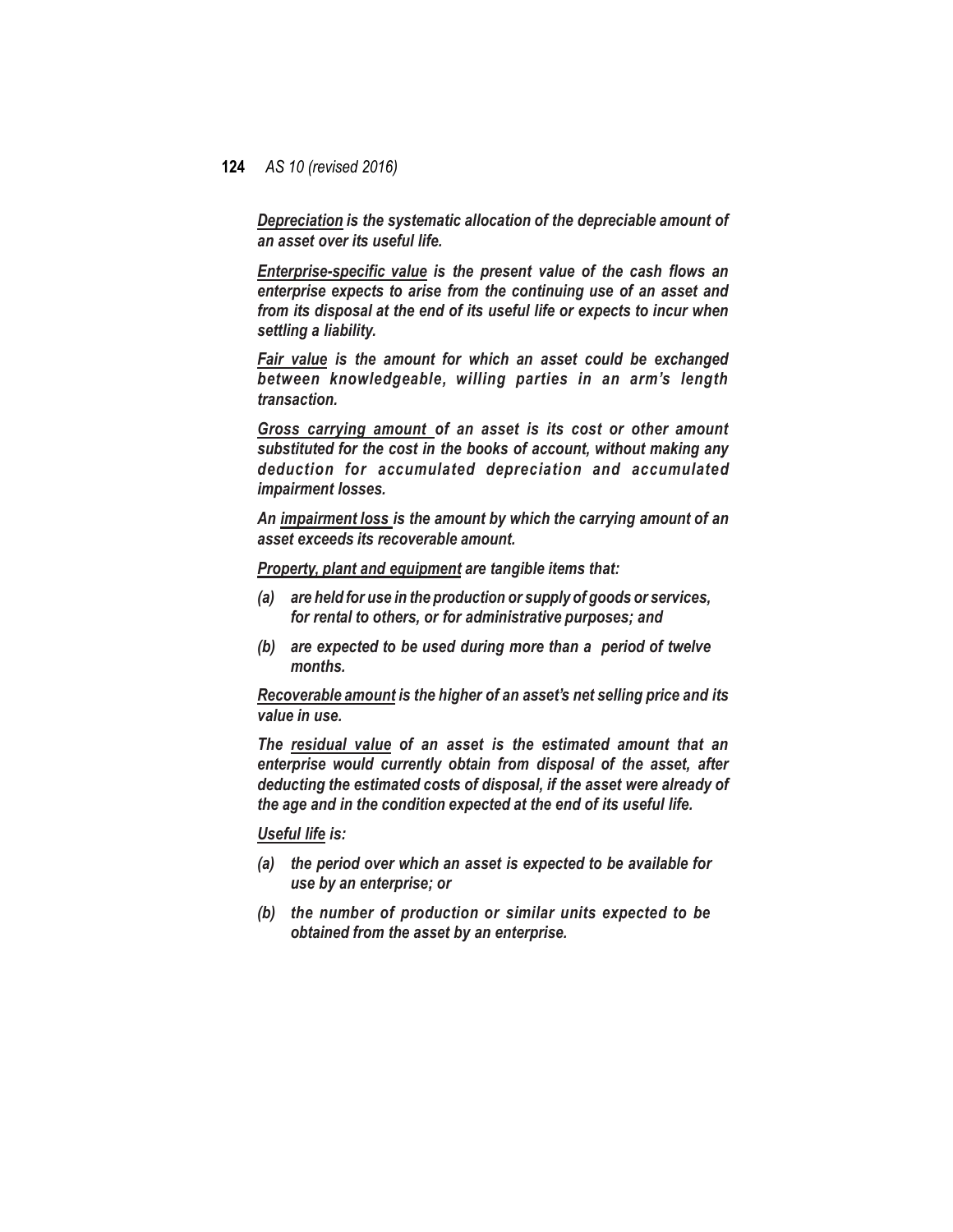## **Recognition**

*7. The cost of an item of property, plant and equipment should be recognised as an asset if, and only if:*

- *(a) it is probable that future economic benefits associated with the item will flow to the enterprise; and*
- *(b) the cost of the item can be measured reliably.*

8. Items such as spare parts, stand-by equipment and servicing equipment are recognised in accordance with this Standard when they meet the definition of property, plant and equipment. Otherwise, such items are classified as inventory.

9. This Standard does not prescribe the unit of measure for recognition, i.e., what constitutes an item of property, plant and equipment. Thus, judgement is required in applying the recognition criteria to specific circumstances of an enterprise. An example of a 'unit of measure' can be a 'project' of construction of a manufacturing plant rather than individual assets comprising the project in appropriate cases for the purpose of capitalisation of expenditure incurred during construction period. Similarly, it may be appropriate to aggregate individually insignificant items, such as moulds, tools and dies and to apply the criteria to the aggregate value. An enterprise may decide to expense an item which could otherwise have been included as property, plant and equipment, because the amount of the expenditure is not material.

10. An enterprise evaluates under this recognition principle all its costs on property, plant and equipment at the time they are incurred. These costs include costs incurred:

- (a) initially to acquire or construct an item of property, plant and equipment; and
- (b) subsequently to add to, replace part of, or service it.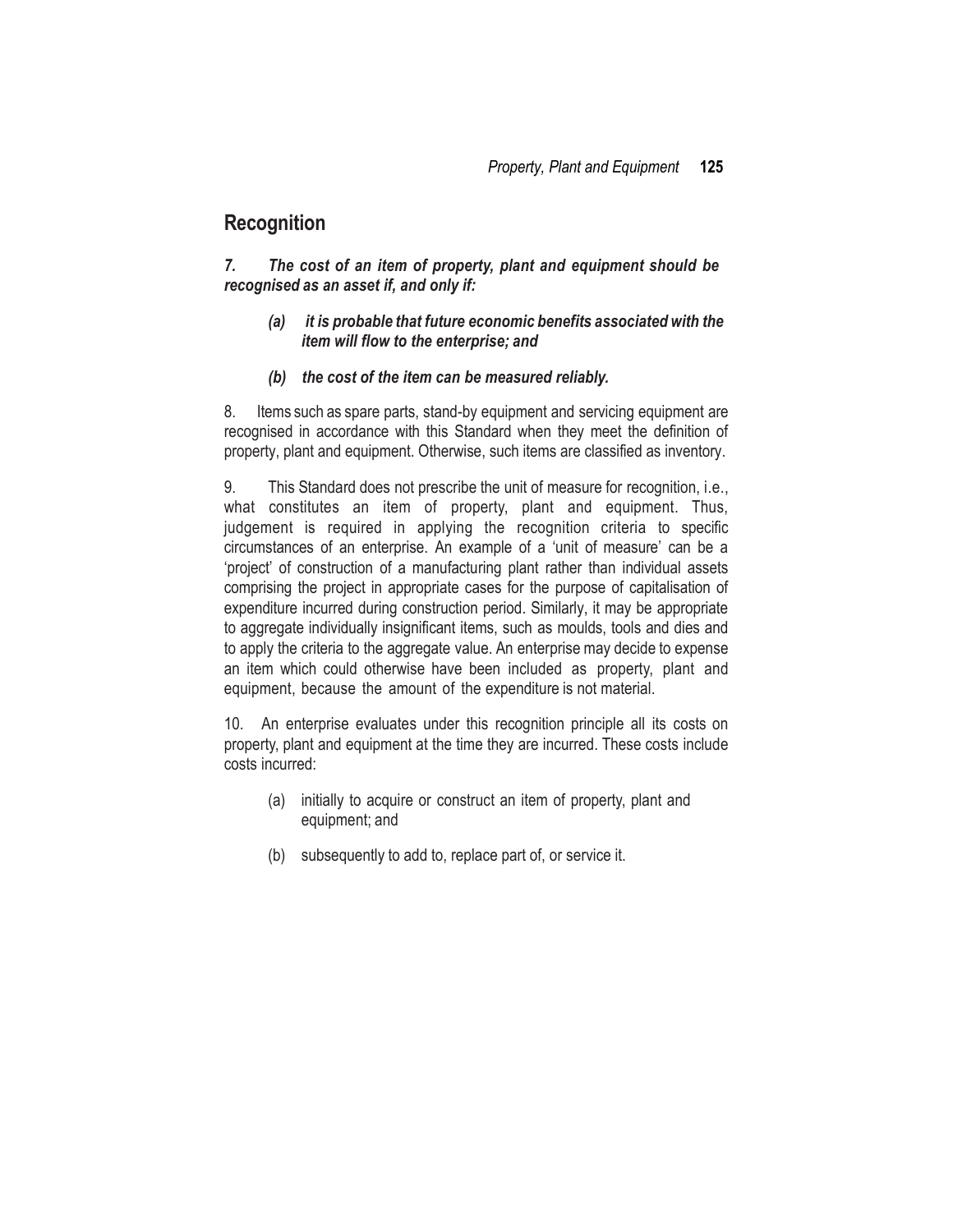## **Initial Costs**

11. The definition of 'property, plant and equipment' covers tangible items which are held for use or for administrative purposes. The term 'administrative purposes' has been used in wider sense to include all business purposes other than production or supply of goods or services or for rental for others. Thus, property, plant and equipment would include assets used for selling and distribution, finance and accounting, personnel and other functions of an enterprise. Items of property, plant and equipment may also be acquired for safety or environmental reasons. The acquisition of such property, plant and equipment, although not directly increasing the future economic benefits of any particular existing item of property, plant and equipment, may be necessary for an enterprise to obtain the future economic benefits from its other assets. Such items of property, plant and equipment qualify for recognition as assets because they enable an enterprise to derive future economic benefits from related assets in excess of what could be derived had those items not been acquired. For example, a chemical manufacturer may install new chemical handling processes to comply with environmental requirements for the production and storage of dangerous chemicals; related plant enhancements are recognised as an asset because without them the enterprise is unable to manufacture and sell chemicals. The resulting carrying amount of such an asset and related assets is reviewed for impairment in accordance with AS 28, *Impairment of Assets*.

# **Subsequent Costs**

12. Under the recognition principle in paragraph 7, an enterprise does not recognise in the carrying amount of an item of property, plant and equipment the costs of the day-to-day servicing of the item. Rather, these costs are recognised in the statement of profit and loss as incurred. Costs of day-to-day servicing are primarily the costs of labour and consumables, and may include the cost of small parts. The purpose of such expenditures is often described as for the 'repairs and maintenance' of the item of property, plant and equipment.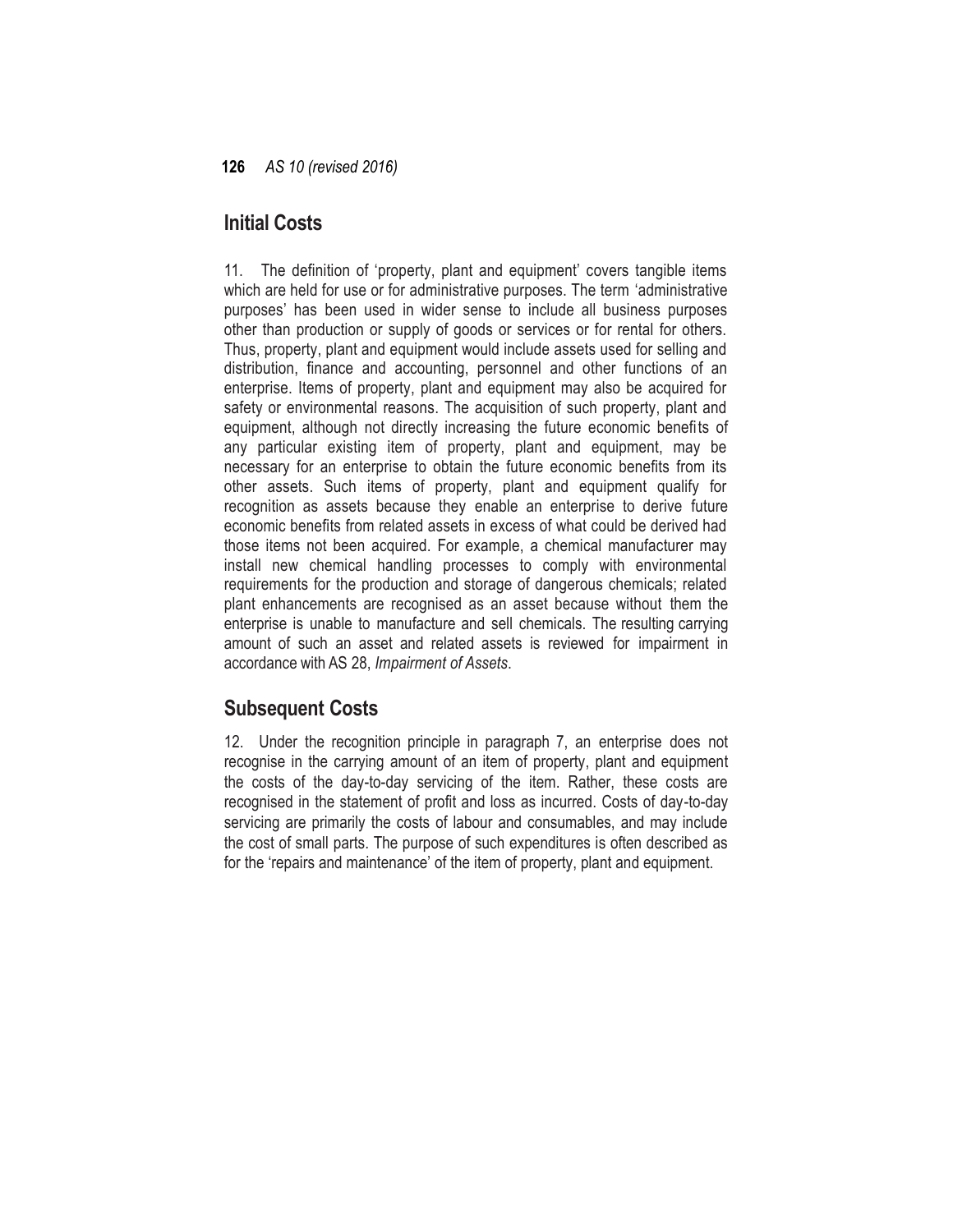13. Parts of some items of property, plant and equipment may require replacement at regular intervals. For example, a furnace may require relining after a specified number of hours of use, or aircraft interiors such as seats and galleys may require replacement several times during the life of the airframe. Similarly, major parts of conveyor system, such as, conveyor belts, wire ropes, etc., may require replacement several times during the life of the conveyor system. Items of property, plant and equipment may also be acquired to make a less frequently recurring replacement, such as replacing the interior walls of a building, or to make a non-recurring replacement. Under the recognition principle in paragraph 7, an enterprise recognises in the carrying amount of an item of property, plant and equipment the cost of replacing part of such an item when that cost is incurred if the recognition criteria are met. The carrying amount of those parts that are replaced is derecognised in accordance with the derecognition provisions of this Standard (see paragraphs 74-80).

14. A condition of continuing to operate an item of property, plant and equipment (for example, an aircraft) may be performing regular major inspections for faults regardless of whether parts of the item are replaced. When each major inspection is performed, its cost is recognised in the carrying amount of the item of property, plant and equipment as a replacement if the recognition criteria are satisfied. Any remaining carrying amount of the cost of the previous inspection (as distinct from physical parts) is derecognised.

15. The derecognition of the carrying amount as stated in paragraphs 13-14 occurs regardless of whether the cost of the previous part / inspection was identified in the transaction in which the item was acquired or constructed. If it is not practicable for an enterprise to determine the carrying amount of the replaced part/ inspection, it may use the cost of the replacement or the estimated cost of a future similar inspection as an indication of what the cost of the replaced part/ existing inspection component was when the item was acquired or constructed.

#### **Measurement at Recognition**

*16. An item of property, plant and equipment that qualifies for recognition as an asset should be measured at its cost.*

## **Elements of Cost**

17. The cost of an item of property, plant and equipment comprises: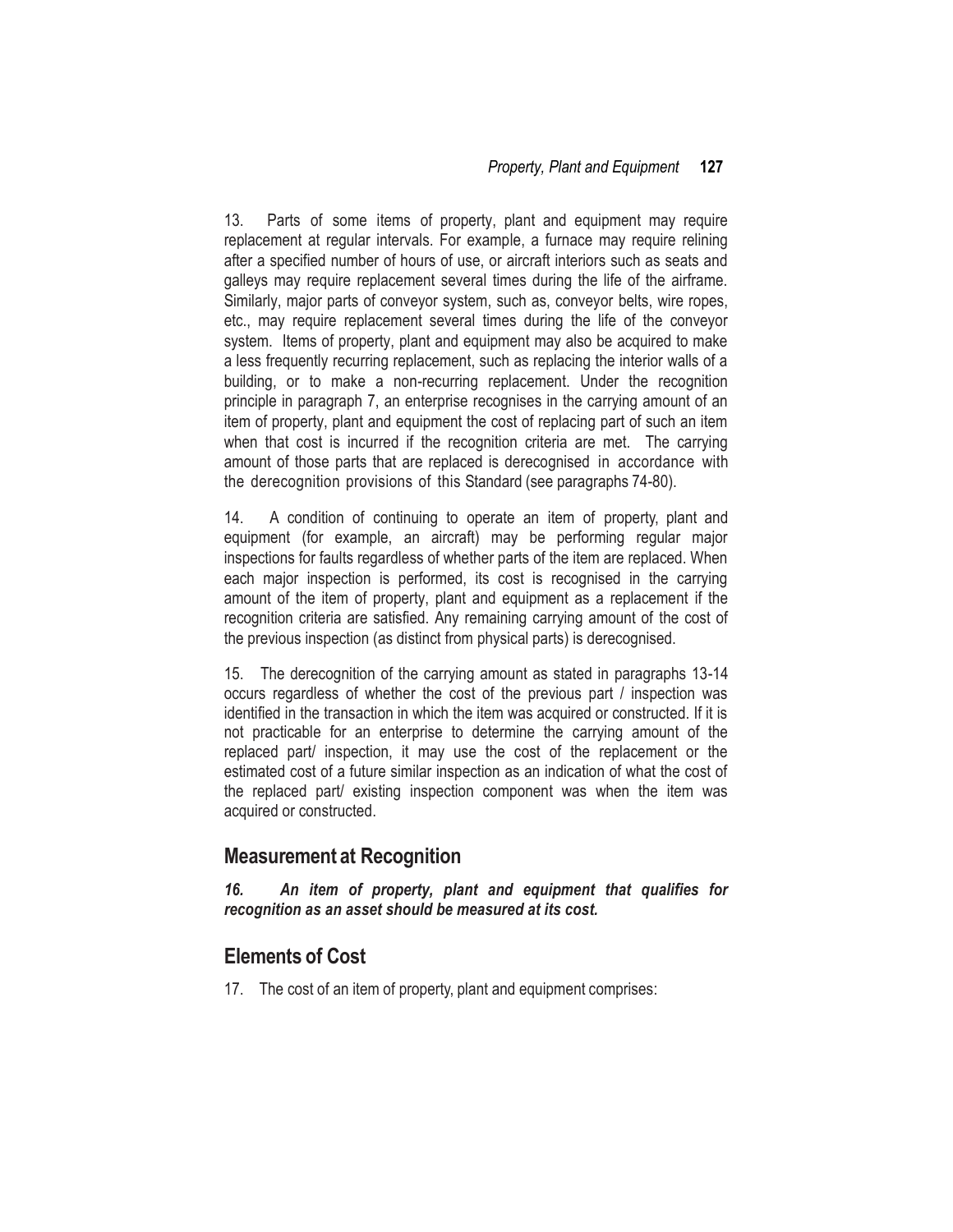- (a) its purchase price, including import duties and non–refundable purchase taxes,, after deducting trade discounts and rebates.
- (b) any costs directly attributable to bringing the asset to the location and condition necessary for it to be capable of operating in the manner intended by management.
- (c) the initial estimate of the costs of dismantling, removing the item and restoring the site on which it is located, referred to as 'decommissioning, restoration and similar liabilities', the obligation for which an enterprise incurs either when the item is acquired or as a consequence of having used the item during a particular period for purposes other than to produce inventories during that period.
- 18. Examples of directly attributable costs are:
	- (a) costs of employee benefits (as defined in AS 15, *Employee Benefits*) arising directly from the construction or acquisition of the item of property, plant and equipment;
	- (b) costs of site preparation;
	- (c) initial delivery and handling costs;
	- (d) installation and assembly costs;
	- (e) costs of testing whether the asset is functioning properly, after deducting the net proceeds from selling any items produced while bringing the asset to that location and condition (such as samples produced when testing equipment); and
	- (f) professional fees.

19. An enterprise applies AS 2, *Valuation of Inventories,* to the costs of obligations for dismantling, removing and restoring the site on which an item is located that are incurred during a particular period as a consequence of having used the item to produce inventories during that period. The obligations for costs accounted for in accordance with AS 2 or AS 10 are recognised and measured in accordance with AS 29, *Provisions, Contingent Liabilities and Contingent Assets.*

20. Examples of costs that are not costs of an item of property, plant and equipment are:

(a) costs of opening a new facility or business, such as, inauguration costs;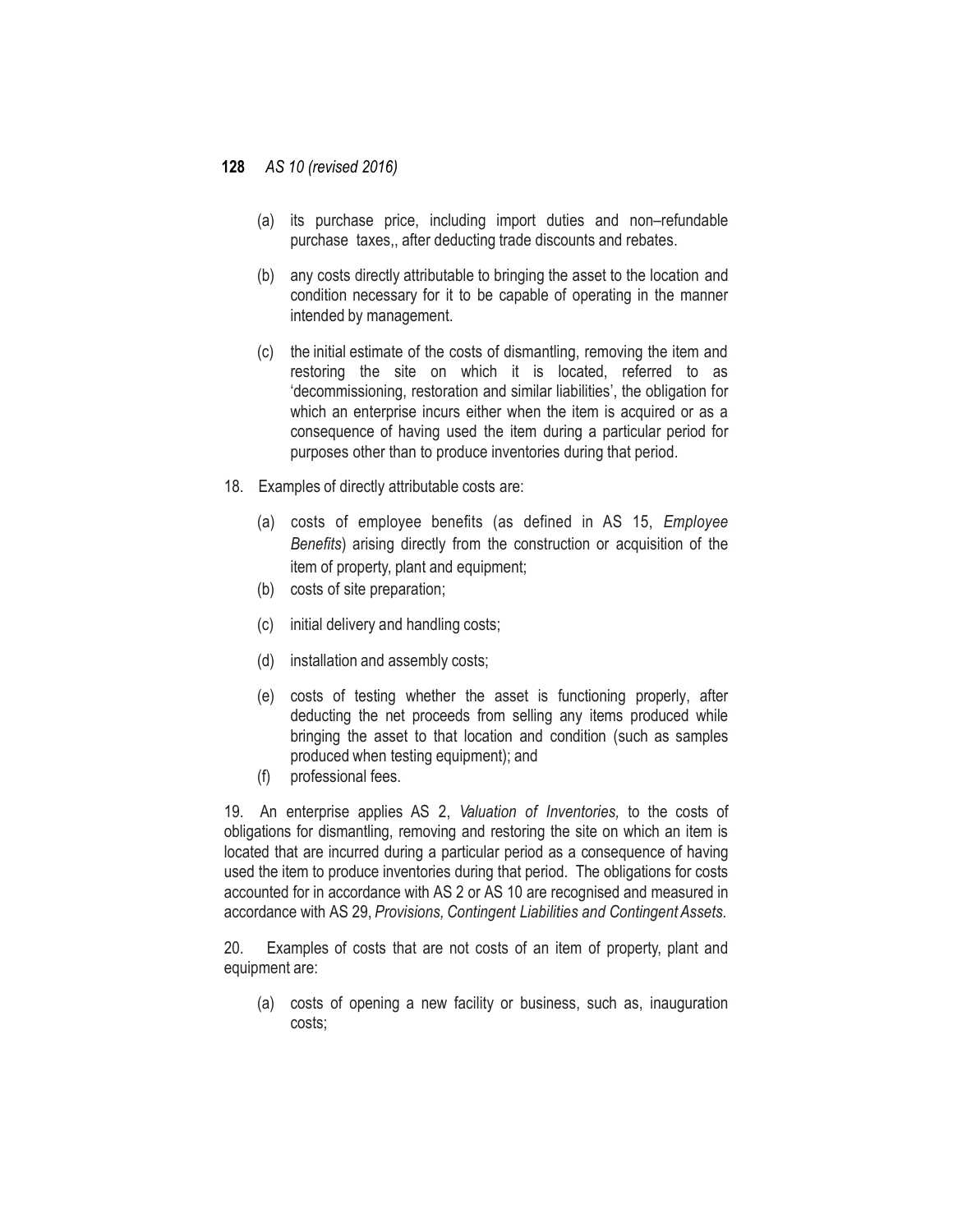- (b) costs of introducing a new product or service (including costs of advertising and promotional activities);
- (c) costs of conducting business in a new location or with a new class of customer (including costs of staff training); and
- (d) administration and other general overhead costs.

21. Recognition of costs in the carrying amount of an item of property, plant and equipment ceases when the item is in the location and condition necessary for it to be capable of operating in the manner intended by management. Therefore, costs incurred in using or redeploying an item are not included in the carrying amount of that item. For example, the following costs are not included in the carrying amount of an item of property, plant and equipment:

- (a) costs incurred while an item capable of operating in the manner intended by management has yet to be brought into use or is operated at less than full capacity;
- (b) initial operating losses, such as those incurred while demand for the output of an item builds up; and
- (c) costs of relocating or reorganising part or all of the operations of an enterprise.

22. Some operations occur in connection with the construction or development of an item of property, plant and equipment, but are not necessary to bring the item to the location and condition necessary for it to be capable of operating in the manner intended by management. These incidental operations may occur before or during the construction or development activities. For example, income may be earned through using a building site as a car park until construction starts. Because incidental operations are not necessary to bring an item to the location and condition necessary for it to be capable of operating in the manner intended by management, the income and related expenses of incidental operations are recognised in the statement of profit and loss and included in their respective classifications of income and expense.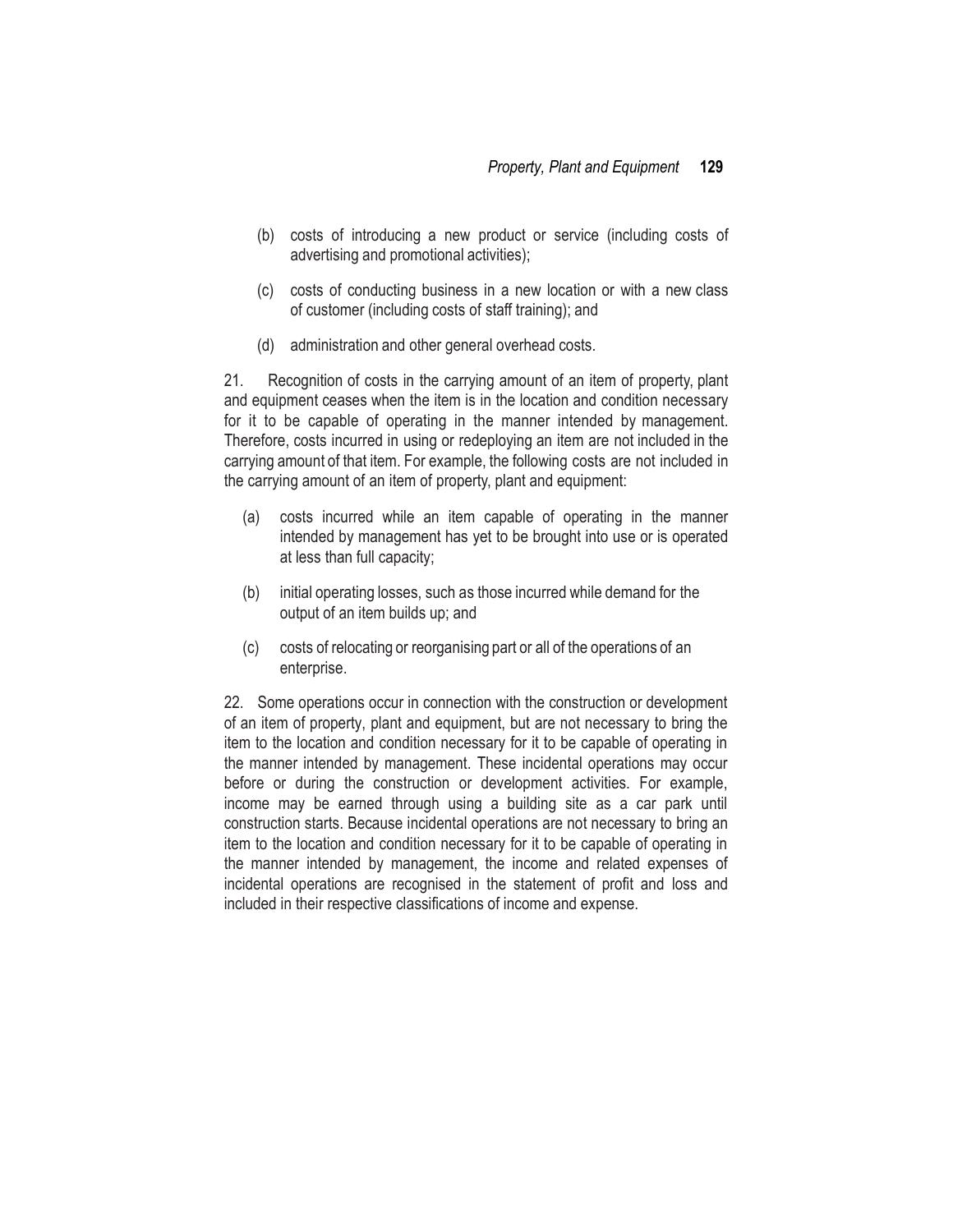23. The cost of a self-constructed asset is determined using the same principles as for an acquired asset. If an enterprise makes similar assets for sale in the normal course of business, the cost of the asset is usually the same as the cost of constructing an asset for sale (see AS 2). Therefore, any internal profits are eliminated in arriving at such costs. Similarly, the cost of abnormal amounts of wasted material, labour, or other resources incurred in selfconstructing an asset is not included in the cost of the asset. AS 16, *Borrowing Costs*, establishes criteria for the recognition of interest as a component of the carrying amount of a self-constructed item of property, plant and equipment.

24. Bearer plants are accounted for in the same way as self-constructed items of property, plant and equipment before they are in the location and condition necessary to be capable of operating in the manner intended by management. Consequently, references to 'construction' in this Standard should be read as covering activities that are necessary to cultivate the bearer plants before they are in the location and condition necessary to be capable of operating in the manner intended by management.

# **Measurement of Cost**

25. The cost of an item of property, plant and equipment is the cash price equivalent at the recognition date. If payment is deferred beyond normal credit terms, the difference between the cash price equivalent and the total payment is recognised as interest over the period of credit unless such interest is capitalised in accordance with AS 16.

26. One or more items of property, plant and equipment may be acquired in exchange for a non-monetary asset or assets, or a combination of monetary and non-monetary assets. The following discussion refers simply to an exchange of one non-monetary asset for another, but it also applies to all exchanges described in the preceding sentence. The cost of such an item of property, plant and equipment is measured at fair value unless (a) the exchange transaction lacks commercial substance or (b) the fair value of neither the asset(s) received nor the asset(s) given up is reliably measurable. The acquired item(s) is/are measured in this manner even if an enterprise cannot immediately derecognise the asset given up. If the acquired item(s) is/are not measured at fair value, its/their cost is measured at the carrying amount of the asset(s) given up.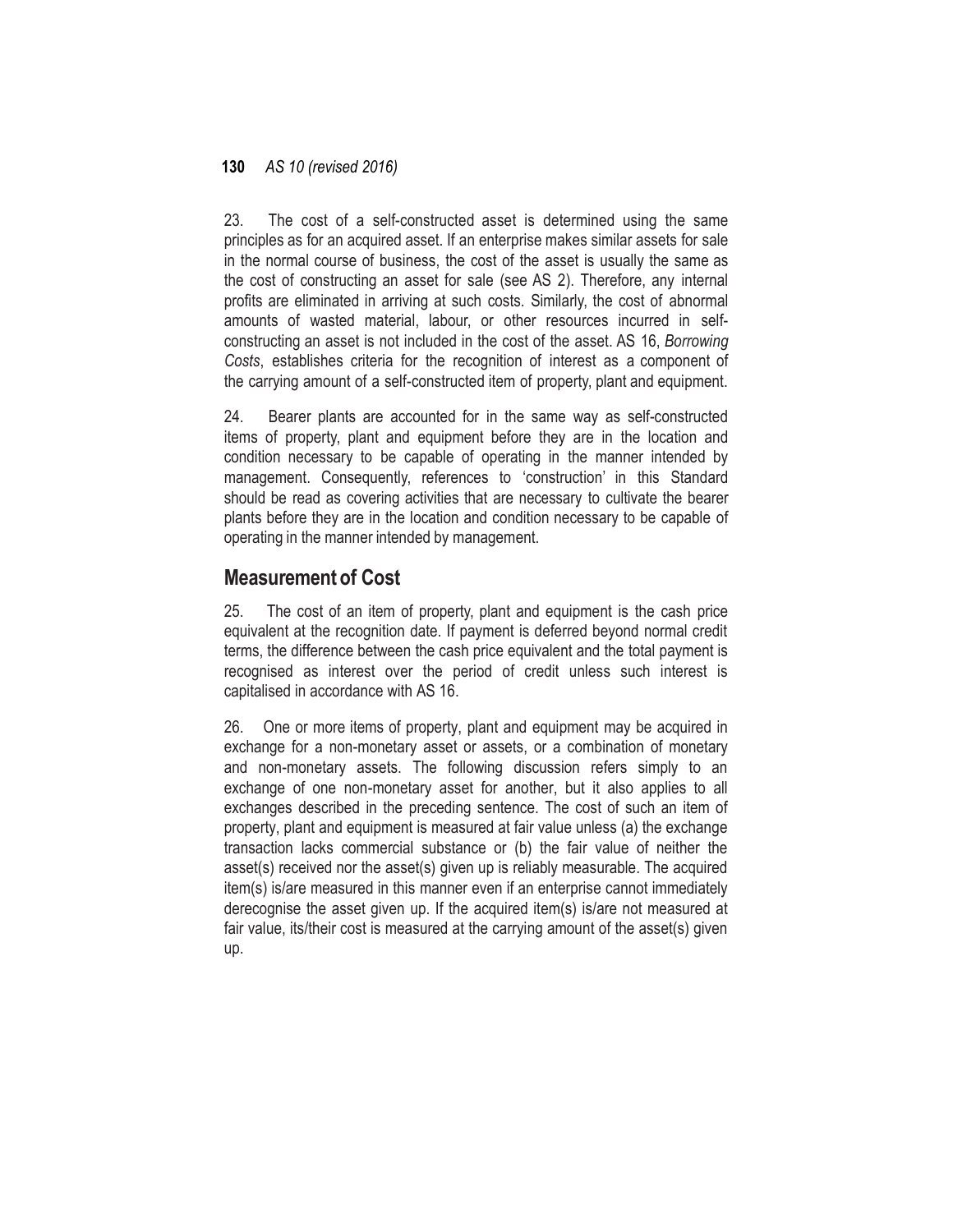27. An enterprise determines whether an exchange transaction has commercial substance by considering the extent to which its future cash flows are expected to change as a result of the transaction. An exchange transaction has commercial substance if:

- (a) the configuration (risk, timing and amount) of the cash flows of the asset received differs from the configuration of the cash flows of the asset transferred; or
- (b) the enterprise-specific value of the portion of the operations of the enterprise affected by the transaction changes as a result of the exchange;
- (c) and the difference in (a) or (b) is significant relative to the fair value of the assets exchanged.

For the purpose of determining whether an exchange transaction has commercial substance, the enterprise-specific value of the portion of operations of the enterprise affected by the transaction should reflect post-tax cash flows. In certain cases, the result of these analyses may be clear without an enterprise having to perform detailed calculations.

28. The fair value of an asset is reliably measurable if (a) the variability in the range of reasonable fair value measurements is not significant for that asset or (b) the probabilities of the various estimates within the range can be reasonably assessed and used when measuring fair value. If an enterprise is able to measure reliably the fair value of either the asset received or the asset given up, then the fair value of the asset given up is used to measure the cost of the asset received unless the fair value of the asset received is more clearly evident.

29. Where several items of property, plant and equipment are purchased for a consolidated price, the consideration is apportioned to the various items on the basis of their respective fair values at the date of acquisition. In case the fair values of the items acquired cannot be measured reliably, these values are estimated on a fair basis as determined by competent valuers.

30. The cost of an item of property, plant and equipment held by a lessee under a finance lease is determined in accordance with AS 19, Leases.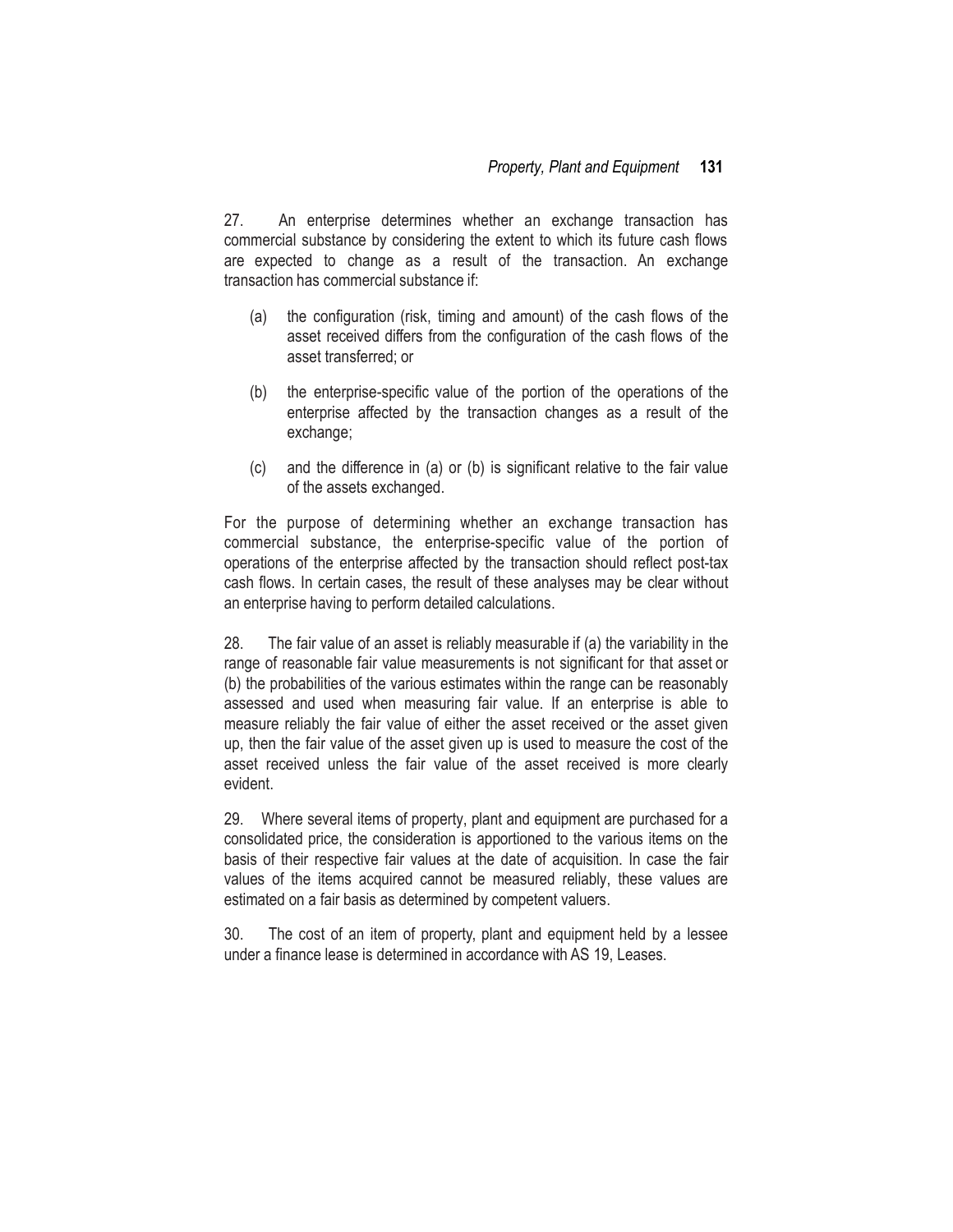31. The carrying amount of an item of property, plant and equipment may be reduced by government grants in accordance with AS 12, Accounting for Government Grants.

# **Measurement after Recognition**

*32. An enterprise should choose either the cost model in paragraph 33 or the revaluation model in paragraph 34 as its accounting policy and should apply that policy to an entire class of property, plant and equipment.*

# **Cost Model**

*33. After recognition as an asset, an item of property, plant and equipment should be carried at its cost less any accumulated depreciation and any accumulated impairment losse*s.

# **Revaluation Model**

*34. After recognition as an asset, an item of property, plant and equipment whose fair value can be measured reliably should be carried at a revalued amount, being its fair value at the date of the revaluation less any subsequent accumulated depreciation and subsequent accumulated impairment losses. Revaluations should be made with sufficient regularity to ensure that the carrying amount does not differ materially from that which would be determined using fair value at the balance sheet date.*

35. The fair value of items of property, plant and equipment is usually determined from market-based evidence by appraisal that is normally undertaken by professionally qualified valuers.

36. If there is no market-based evidence of fair value because of the specialised nature of the item of property, plant and equipment and the item is rarely sold, except as part of a continuing business, an enterprise may need to estimate fair value using an income approach (for example, based on discounted cash flow projections) or a depreciated replacement cost approach which aims at making a realistic estimate of the current cost of acquiring or constructing an item that has the same service potential as the existing item.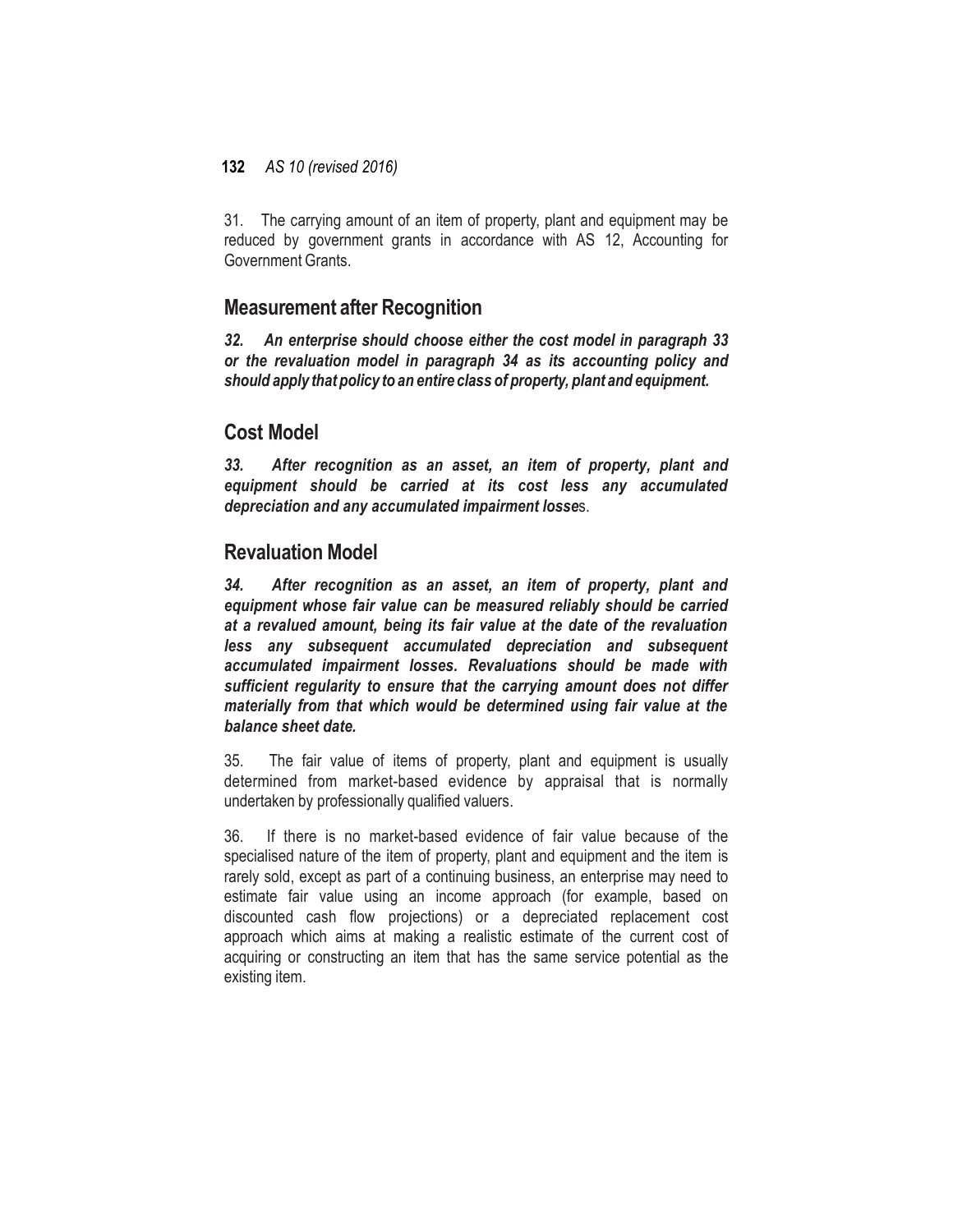37. The frequency of revaluations depends upon the changes in fair values of the items of property, plant and equipment being revalued. When the fair value of a revalued asset differs materially from its carrying amount, a further revaluation is required. Some items of property, plant and equipment experience significant and volatile changes in fair value, thus necessitating annual revaluation. Such frequent revaluations are unnecessary for items of property, plant and equipment with only insignificant changes in fair value. Instead, it may be necessary to revalue the item only every three or five years.

38. When an item of property, plant and equipment is revalued, the carrying amount of that asset is adjusted to the revalued amount. At the date of the revaluation, the asset is treated in one of the following ways:

- (a) the gross carrying amount is adjusted in a manner that is consistent with the revaluation of the carrying amount of the asset. For example, the gross carrying amount may be restated by reference to observable market data or it may be restated proportionately to the change in the carrying amount. The accumulated depreciation at the date of the revaluation is adjusted to equal the difference between the gross carrying amount and the carrying amount of the asset after taking into account accumulated impairment losses; or
- (b) the accumulated depreciation is eliminated against the gross carrying amount of the asset.

The amount of the adjustment of accumulated depreciation forms part of the increase or decrease in carrying amount that is accounted for in accordance with paragraphs 42 and 43.

#### *39. If an item of property, plant and equipment is revalued, the entire class of property, plant and equipment to which that asset belongs should be revalued.*

40. A class of property, plant and equipment is a grouping of assets of a similar nature and use in operations of an enterprise. The following are examples of separate classes:

- (a) land;
- (b) land and buildings;
- (c) machinery;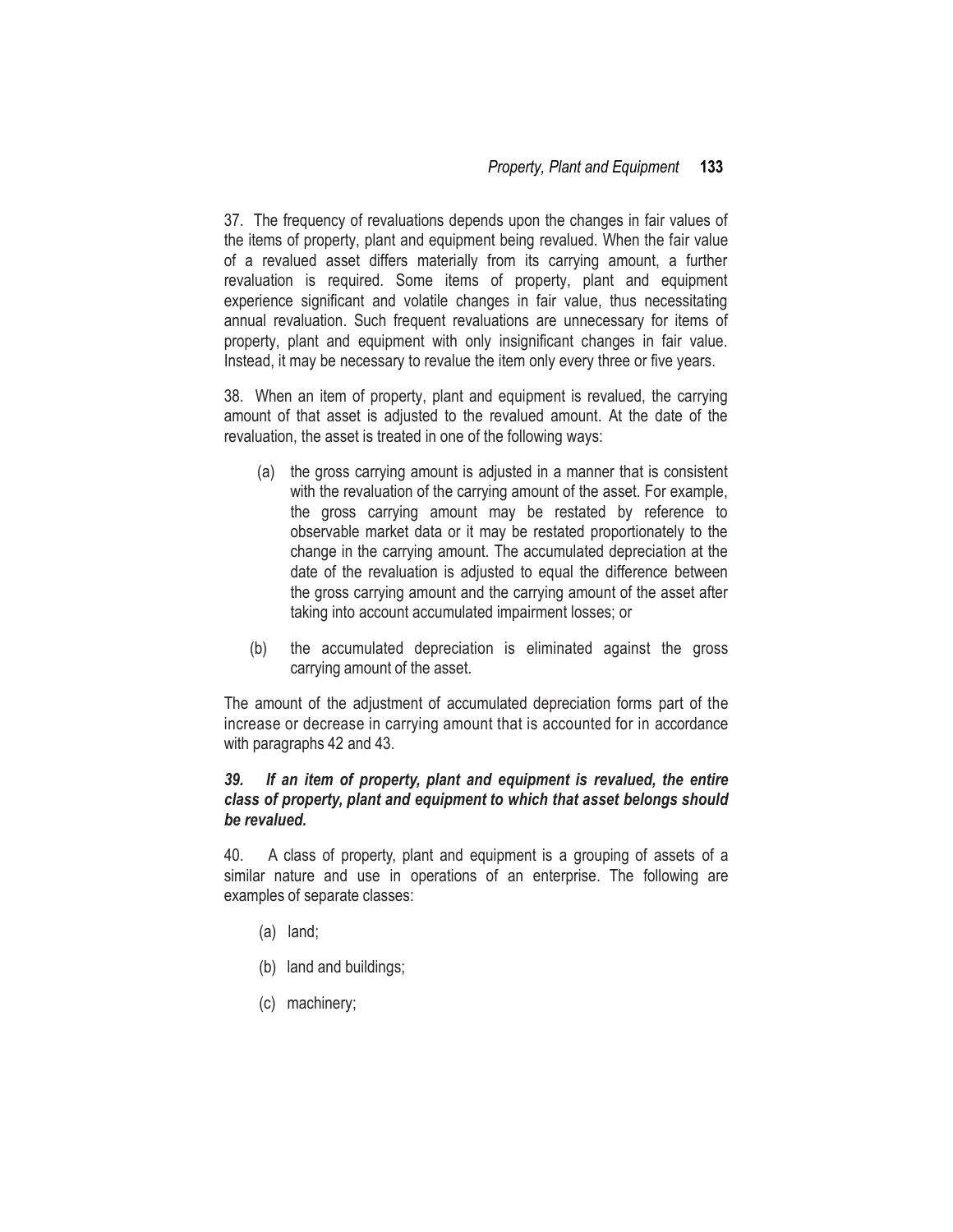- (d) ships;
- (e) aircraft;
- (f) motor vehicles;
- (g) furniture and fixtures;
- (h) office equipment; and
- (i) bearer plants.

41. The items within a class of property, plant and equipment are revalued simultaneously to avoid selective revaluation of assets and the reporting of amounts in the financial statements that are a mixture of costs and values as at different dates. However, a class of assets may be revalued on a rolling basis provided revaluation of the class of assets is completed within a short period and provided the revaluations are kept up to date.

*42. An increase in the carrying amount of an asset arising on revaluation should be credited directly to owners' interests under the heading of revaluation surplus. However, the increase should be recognised in the statement of profit and loss to the extent that it reverses a revaluation decrease of the same asset previously recognised in the statement of profit and loss.*

*43. A decrease in the carrying amount of an asset arising on revaluation should be charged to the statement of profit and loss. However, the decrease should be debited directly to owners' interests under the heading of revaluation surplus to the extent of any credit balance existing in the revaluation surplus in respect of that asset.*

44. The revaluation surplus included in owners' interests in respect of an item of property, plant and equipment may be transferred to the revenue reserves when the asset is derecognised. This may involve transferring the whole of the surplus when the asset is retired or disposed of. However, some of the surplus may be transferred as the asset is used by an enterprise. In such a case, the amount of the surplus transferred would be the difference between depreciation based on the revalued carrying amount of the asset and depreciation based on its original cost. Transfers from revaluation surplus to the revenue reserves are not made through the statement of profit and loss.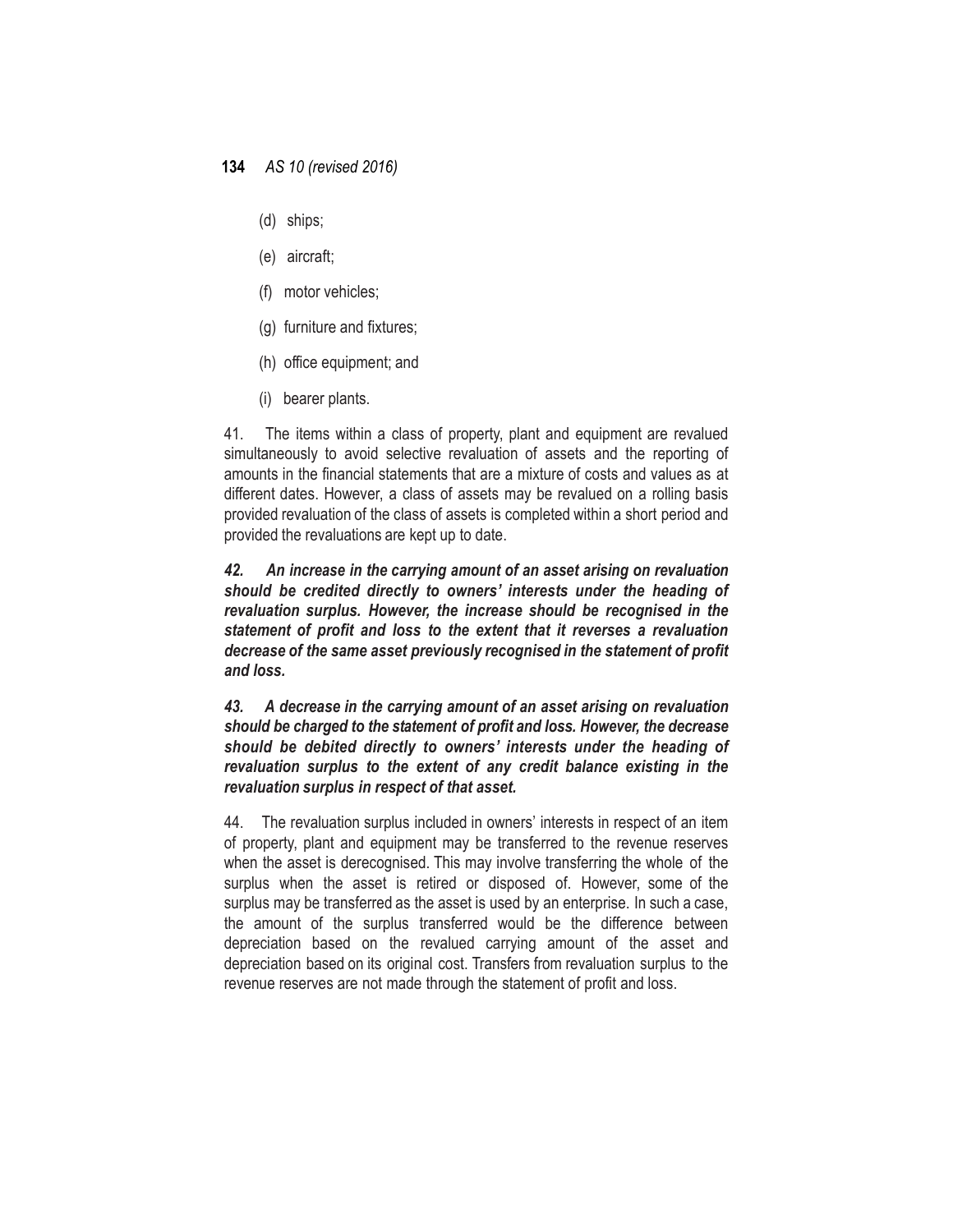### **Depreciation**

#### *45. Each part of an item of property, plant and equipment with a cost that is significant in relation to the total cost of the item should be depreciated separately.*

46. An enterprise allocates the amount initially recognised in respect of an item of property, plant and equipment to its significant parts and depreciates each such part separately. For example, it may be appropriate to depreciate separately the airframe and engines of an aircraft, whether owned or subject to a finance lease.

47. A significant part of an item of property, plant and equipment may have a useful life and a depreciation method that are the same as the useful life and the depreciation method of another significant part of that same item. Such parts may be grouped in determining the depreciation charge.

48. To the extent that an enterprise depreciates separately some parts of an item of property, plant and equipment, it also depreciates separately the remainder of the item. The remainder consists of the parts of the item that are individually not significant. If an enterprise has varying expectations for these parts, approximation techniques may be necessary to depreciate the remainder in a manner that faithfully represents the consumption pattern and/or useful life of its parts.

49. An enterprise may choose to depreciate separately the parts of an item that do not have a cost that is significant in relation to the total cost of the item.

#### *50. The depreciation charge for each period should be recognised in the statement of profit and loss unless it is included in the carrying amount of another asset.*

51. The depreciation charge for a period is usually recognised in the statement of profit and loss. However, sometimes, the future economic benefits embodied in an asset are absorbed in producing other assets. In this case, the depreciation charge constitutes part of the cost of the other asset and is included in its carrying amount. For example, the depreciation of manufacturing plant and equipment is included in the costs of conversion of inventories (see AS 2). Similarly, the depreciation of property, plant and equipment used for development activities may be included in the cost of an intangible asset recognised in accordance with AS 26, *Intangible Assets*.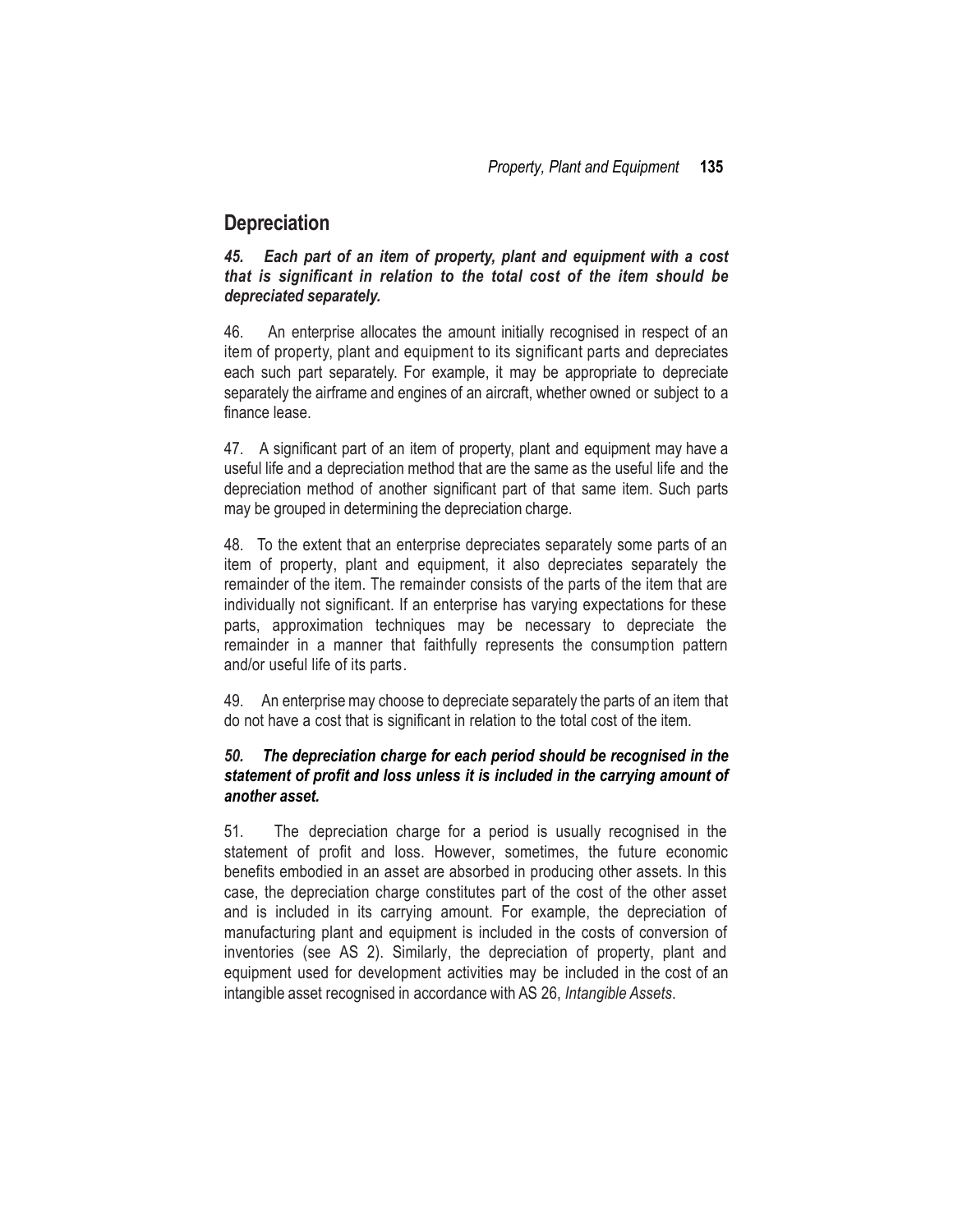# **DepreciableAmount and Depreciation Period**

*52. The depreciable amount of an asset should be allocated on a systematic basis over its useful life.*

*53. The residual value and the useful life of an asset should be reviewed at least at each financial year-end and, if expectations differ from previous estimates, the change(s) should be accounted for as a change in an accounting estimate in accordance with AS 5, Net Profit or Loss for the Period, Prior Period Items and Changes in Accounting Policies.*

54. Depreciation is recognised even if the fair value of the asset exceeds its carrying amount, as long as the asset's residual value does not exceed its carrying amount. Repair and maintenance of an asset do not negate the need to depreciate it.

55. The depreciable amount of an asset is determined after deducting its residual value.

56. The residual value of an asset may increase to an amount equal to or greater than its carrying amount. If it does, depreciation charge of the asset is zero unless and until its residual value subsequently decreases to an amount below its carrying amount.

57. Depreciation of an asset begins when it is available for use, *i.e.*, when it is in the location and condition necessary for it to be capable of operating in the manner intended by management. Depreciation of an asset ceases at the earlier of the date that the asset is retired from active use and is held for disposal and the date that the asset is derecognised. Therefore, depreciation does not cease when the asset becomes idle or is retired from active use (but not held for disposal) unless the asset is fully depreciated. However, under usage methods of depreciation, the depreciation charge can be zero while there is no production.

58. The future economic benefits embodied in an asset are consumed by an enterprise principally through its use. However, other factors, such as technical or commercial obsolescence and wear and tear while an asset remains idle, often result in the diminution of the economic benefits that might have been obtained from the asset. Consequently, all the following factors are considered in determining the useful life of an asset: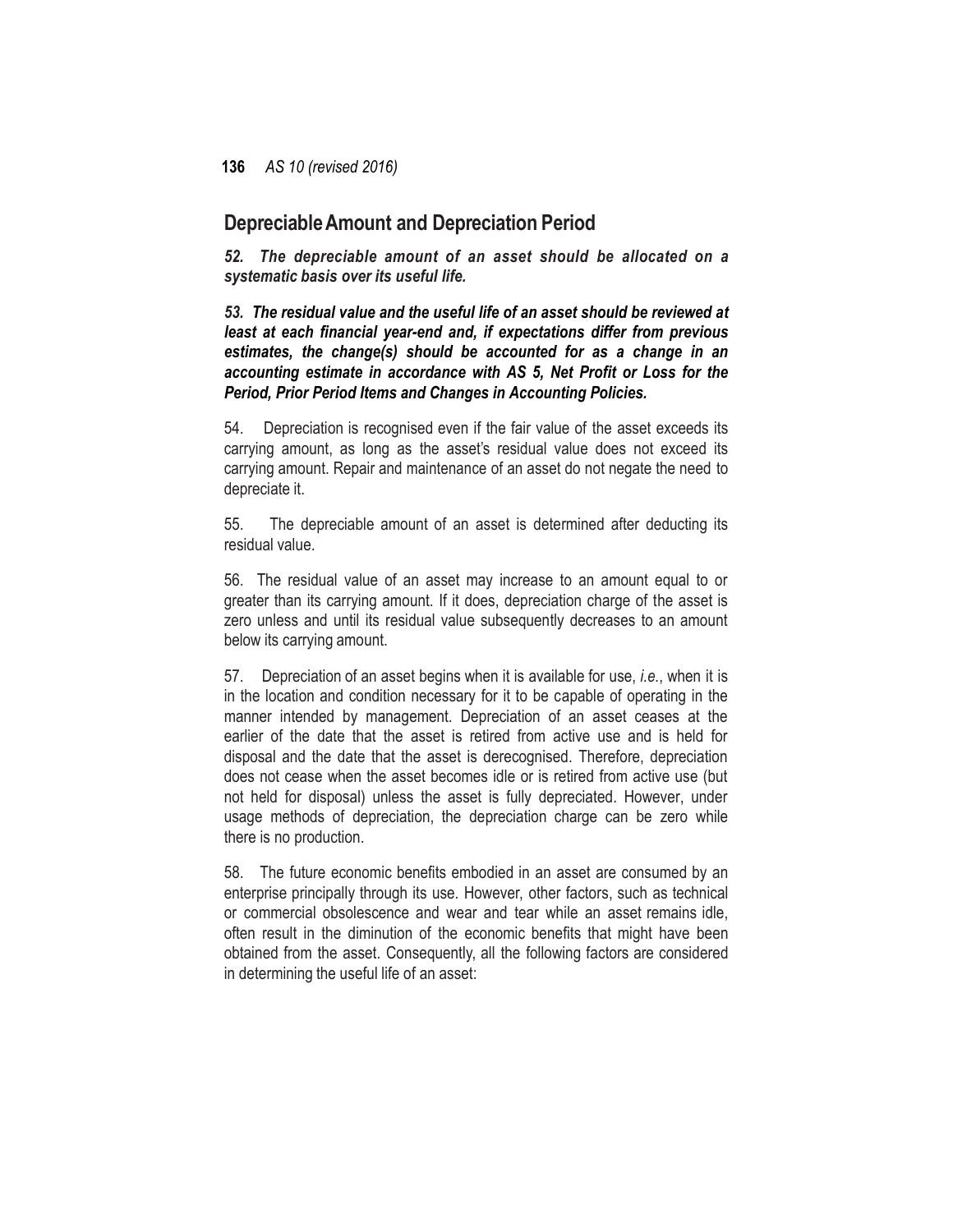- (a) expected usage of the asset. Usage is assessed by reference to the expected capacity or physical output of the asset.
- (b) expected physical wear and tear, which depends on operational factors such as the number of shifts for which the asset is to be used and the repair and maintenance programme, and the care and maintenance of the asset while idle.
- (c) technical or commercial obsolescence arising from changes or improvements in production, or from a change in the market demand for the product or service output of the asset. Expected future reductions in the selling price of an item that was produced using an asset could indicate the expectation of technical or commercial obsolescence of the asset, which, in turn, might reflect a reduction of the future economic benefits embodied in the asset.
- (d) legal or similar limits on the use of the asset, such as the expiry dates of related leases.

59. The useful life of an asset is defined in terms of its expected utility to the enterprise. The asset management policy of the enterprise may involve the disposal of assets after a specified time or after consumption of a specified proportion of the future economic benefits embodied in the asset. Therefore, the useful life of an asset may be shorter than its economic life. The estimation of the useful life of the asset is a matter of judgement based on the experience of the enterprise with similar assets.

60. Land and buildings are separable assets and are accounted for separately, even when they are acquired together. With some exceptions, such as quarries and sites used for landfill, land has an unlimited useful life and therefore is not depreciated. Buildings have a limited useful life and therefore are depreciable assets. An increase in the value of the land on which a building stands does not affect the determination of the depreciable amount of the building.

61. If the cost of land includes the costs of site dismantlement, removal and restoration, that portion of the land asset is depreciated over the period of benefits obtained by incurring those costs. In some cases, the land itself may have a limited useful life, in which case it is depreciated in a manner that reflects the benefits to be derived from it.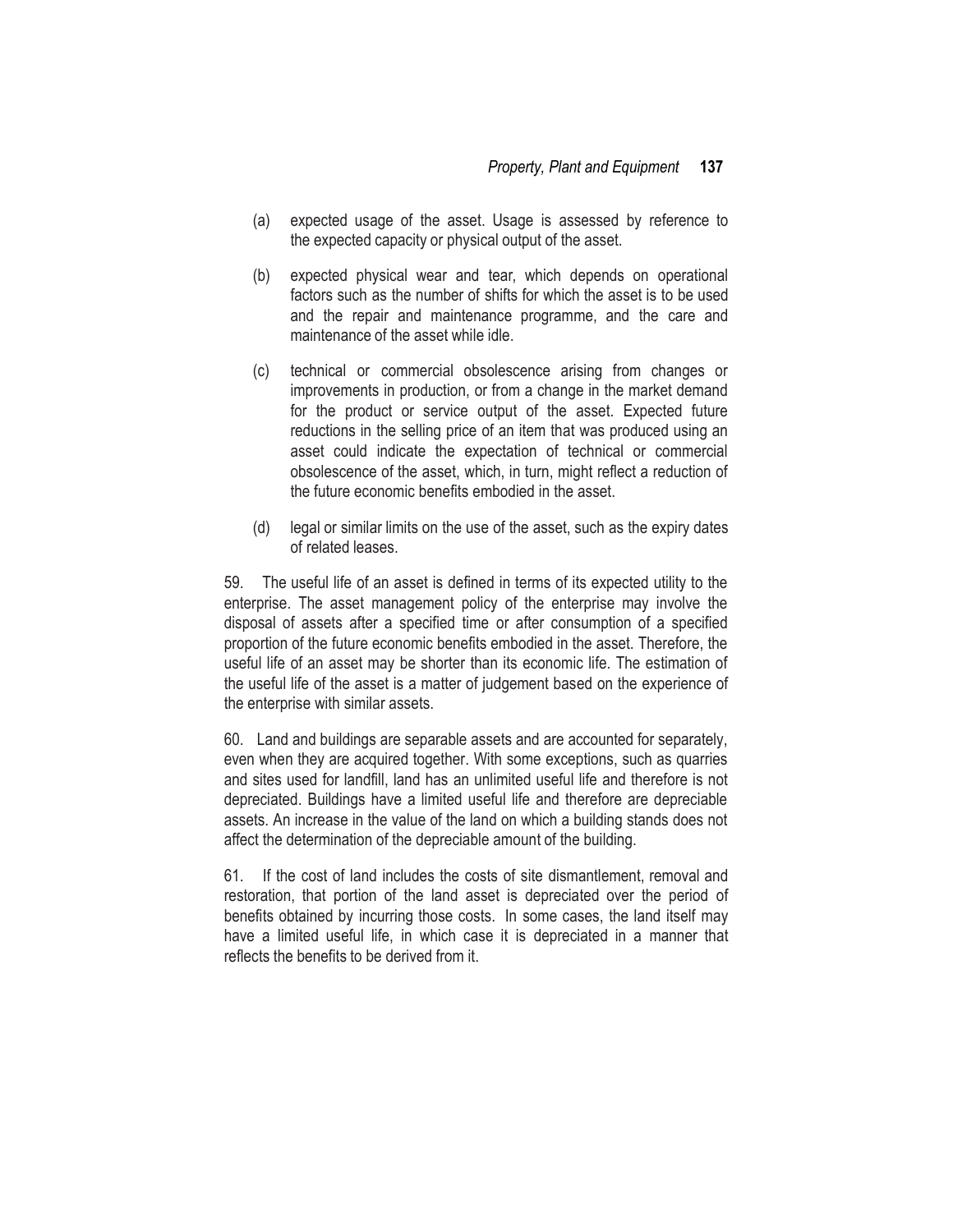## **Depreciation Method**

*62. The depreciation method used should reflect the pattern in which the future economic benefits of the asset are expected to be consumed by the enterprise.*

*63. The depreciation method applied to an asset should be reviewed at least at each financial year-end and, if there has been a significant change in the expected pattern of consumption of the future economic benefits embodied in the asset, the method should be changed to reflect the changed pattern. Such a change should be accounted for as a change in an accounting estimate in accordance with AS 5.*

64. A variety of depreciation methods can be used to allocate the depreciable amount of an asset on a systematic basis over its useful life. These methods include the straight-line method, the diminishing balance method and the units of production method. Straight-line depreciation results in a constant charge over the useful life if the residual value of the asset does not change. The diminishing balance method results in a decreasing charge over the useful life. The units of production method results in a charge based on the expected use or output. The enterprise selects the method that most closely reflects the expected pattern of consumption of the future economic benefits embodied in the asset. That method is applied consistently from period to period unless there is a change in the expected pattern of consumption of those future economic benefits or that the method is changed in accordance with the statute to best reflect the way the asset is consumed.

65. A depreciation method that is based on revenue that is generated by an activity that includes the use of an asset is not appropriate. The revenue generated by an activity that includes the use of an asset generally reflects factors other than the consumption of the economic benefits of the asset. For example, revenue is affected by other inputs and processes, selling activities and changes in sales volumes and prices. The price component of revenue may be affected by inflation, which has no bearing upon the way in which an asset is consumed.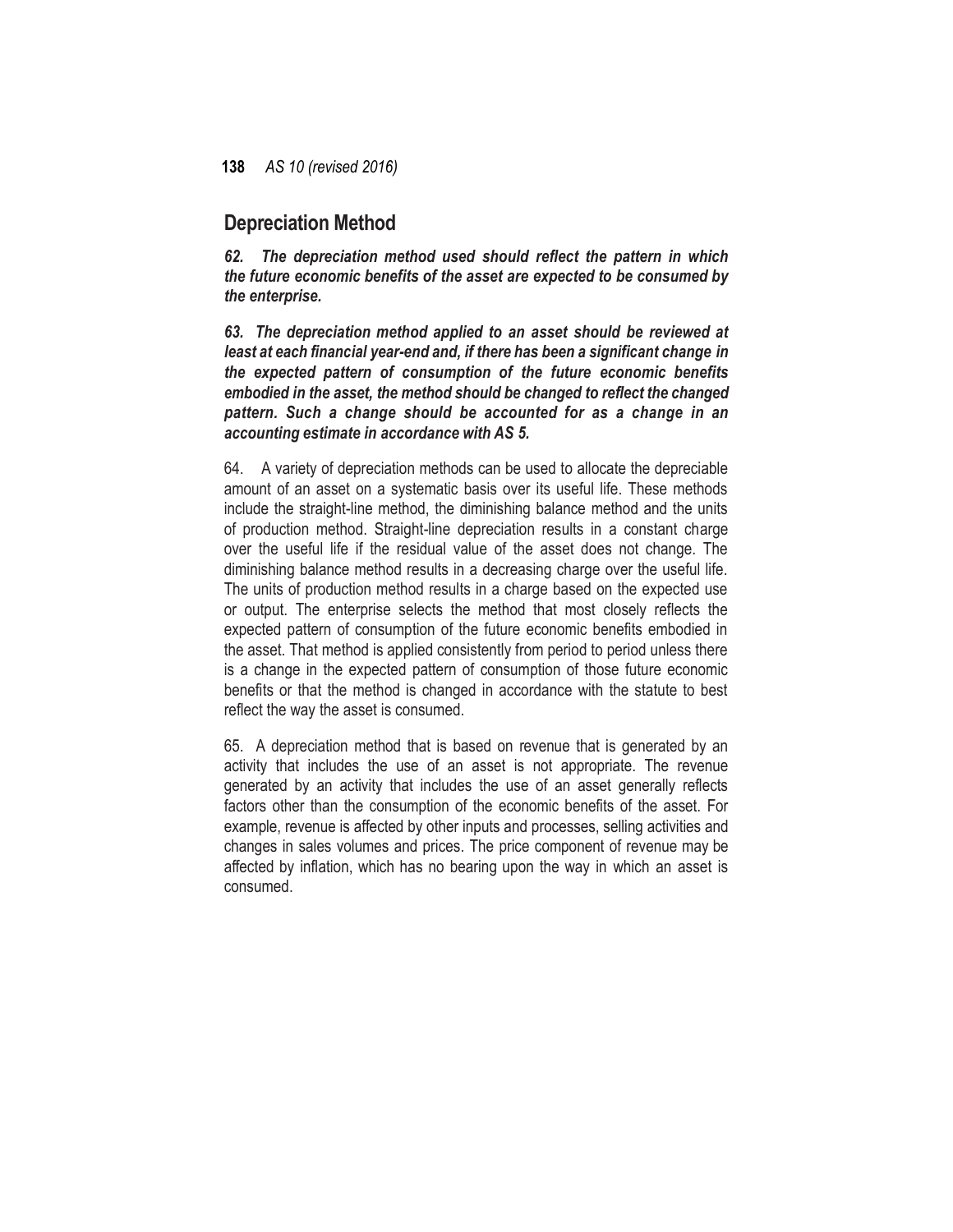# **Changes in Existing Decommissioning, Restoration and Other Liabilities**

*66. The cost of property, plant and equipment may undergo changes subsequent to its acquisition or construction on account of changes in liabilities, price adjustments, changes in duties, changes in initial estimates of amounts provided for dismantling, removing, restoration and similar factors and included in the cost of the asset in accordance with paragraph 16. Such changes in cost should be accounted for in accordance with paragraphs 67–68 below.*

- *67. If the related asset is measured using the cost model:*
	- *(a) subject to (b), changes in the liability should be added to, or deducted from, the cost of the related asset in the current period.*
	- *(b) the amount deducted from the cost of the asset should not exceed its carrying amount. If a decrease in the liability exceeds the carrying amount of the asset, the excess should be recognised immediately in the statement of profit and loss.*
	- *(c) if the adjustment results in an addition to the cost of an asset, the enterprise should consider whether this is an indication that the new carrying amount of the asset may not be fully recoverable. If it is such an indication, the enterprise should test the asset for impairment by estimating its recoverable amount, and should account for any impairment loss, in accordance with AS 28.*
- *68. If the related asset is measured using the revaluation model:*
	- *(a) changes in the liability alter the revaluation surplus or deficit previously recognised on that asset, so that:*
		- *(i) a decrease in the liability should (subject to (b)) be credited directly to revaluation surplus in the owners' interest, except that it should be recognised in the statement of profit and loss to the extent that it reverses a revaluation deficit on the asset that was previously recognised in the statement of profit and loss;*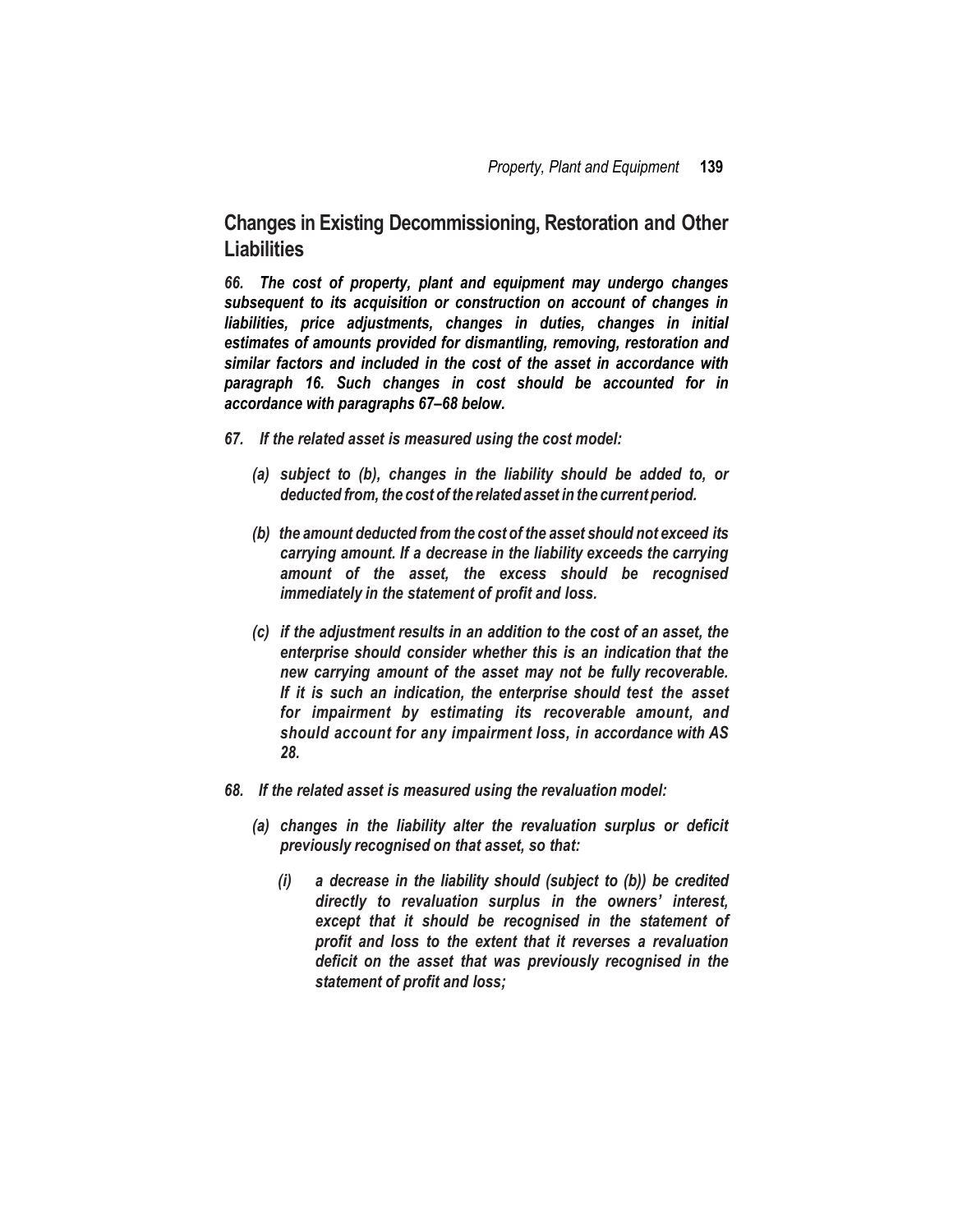- *(ii) an increase in the liability should be recognised in the statement of profit and loss, except that it should be debited directly to revaluation surplus in the owners' interest to the extent of any credit balance existing in the revaluation surplus in respect of that asset.*
- *(b) in the event that a decrease in the liability exceeds the carrying amount that would have been recognised had the asset been carried under the cost model, the excess should be recognised immediately in the statement of profit and loss.*
- *(c) a change in the liability is an indication that the asset may have to be revalued in order to ensure that the carrying amount does not differ materially from that which would be determined using fair value at the balance sheet date. Any such revaluation should be taken into account in determining the amounts to be taken to the statement of profit and loss and the owners' interest under (a). If a revaluation is necessary, all assets of that class should be revalued.*

*69. The adjusted depreciable amount of the asset is depreciated over its useful life. Therefore, once the related asset has reached the end of its useful life, all subsequent changes in the liability should be recognised in the statement of profit and loss as they occur. This applies under both the cost model and the revaluation model.*

## **Impairment**

70. To determine whether an item of property, plant and equipment is impaired, an enterprise applies AS 28, *Impairment of Assets*. AS 28 explains how an enterprise reviews the carrying amount of its assets, how it determines the recoverable amount of an asset, and when it recognises, or reverses the recognition of, an impairment loss.

# **Compensation for Impairment**

*71. Compensation from third parties for items of property, plant and equipment that were impaired, lost or given up should be included in the statement of profit and loss when the compensation becomes receivable.*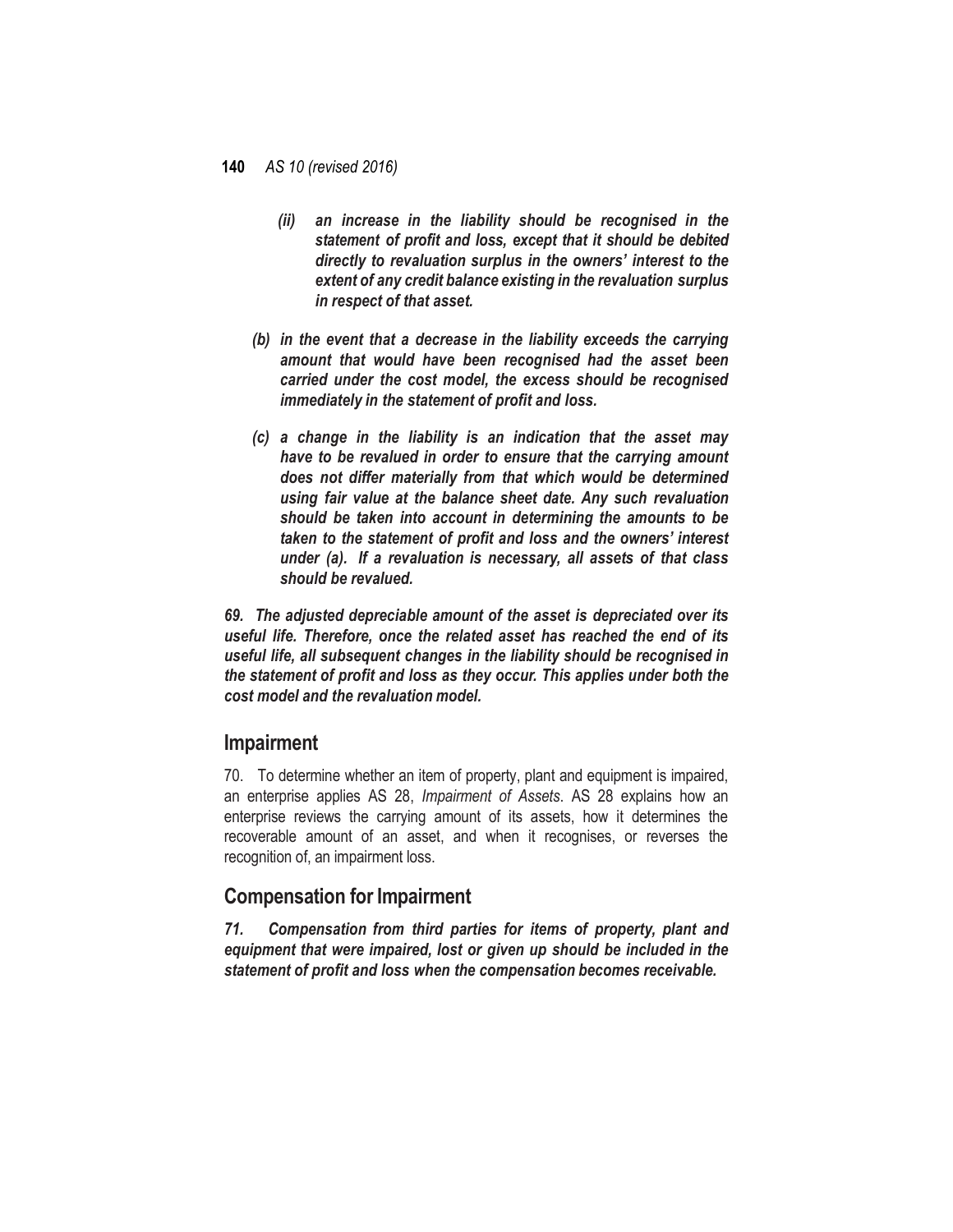72. Impairments or losses of items of property, plant and equipment, related claims for or payments of compensation from third parties and any subsequent purchase or construction of replacement assets are separate economic events and are accounted for separately as follows:

- (a) impairments of items of property, plant and equipment are recognised in accordance with AS 28;
- (b) derecognition of items of property, plant and equipment retired or disposed of is determined in accordance with this Standard;
- (c) compensation from third parties for items of property, plant and equipment that were impaired, lost or given up is included in determining profit or loss when it becomes receivable; and
- (d) the cost of items of property, plant and equipment restored, purchased or constructed as replacements is determined in accordance with this Standard.

#### **Retirements**

*73. Items of property, plant and equipment retired from active use and held for disposal should be stated at the lower of their carrying amount and net realisable value. Any write-down in this regard should be recognised immediately in the statement of profit and loss.*

## **Derecognition**

*74. The carrying amount of an item of property, plant and equipment should be derecognised*

- *(a) on disposal; or*
- *(b) when no future economic benefits are expected from its use or disposal.*

*75. The gain or loss arising from the derecognition of an item of property, plant and equipment should be included in the statement of profit and loss when the item is derecognised (unless AS 19, Leases, requires otherwise on a sale and leaseback). Gains should not be classified as revenue, as defined in AS 9, Revenue Recognition.*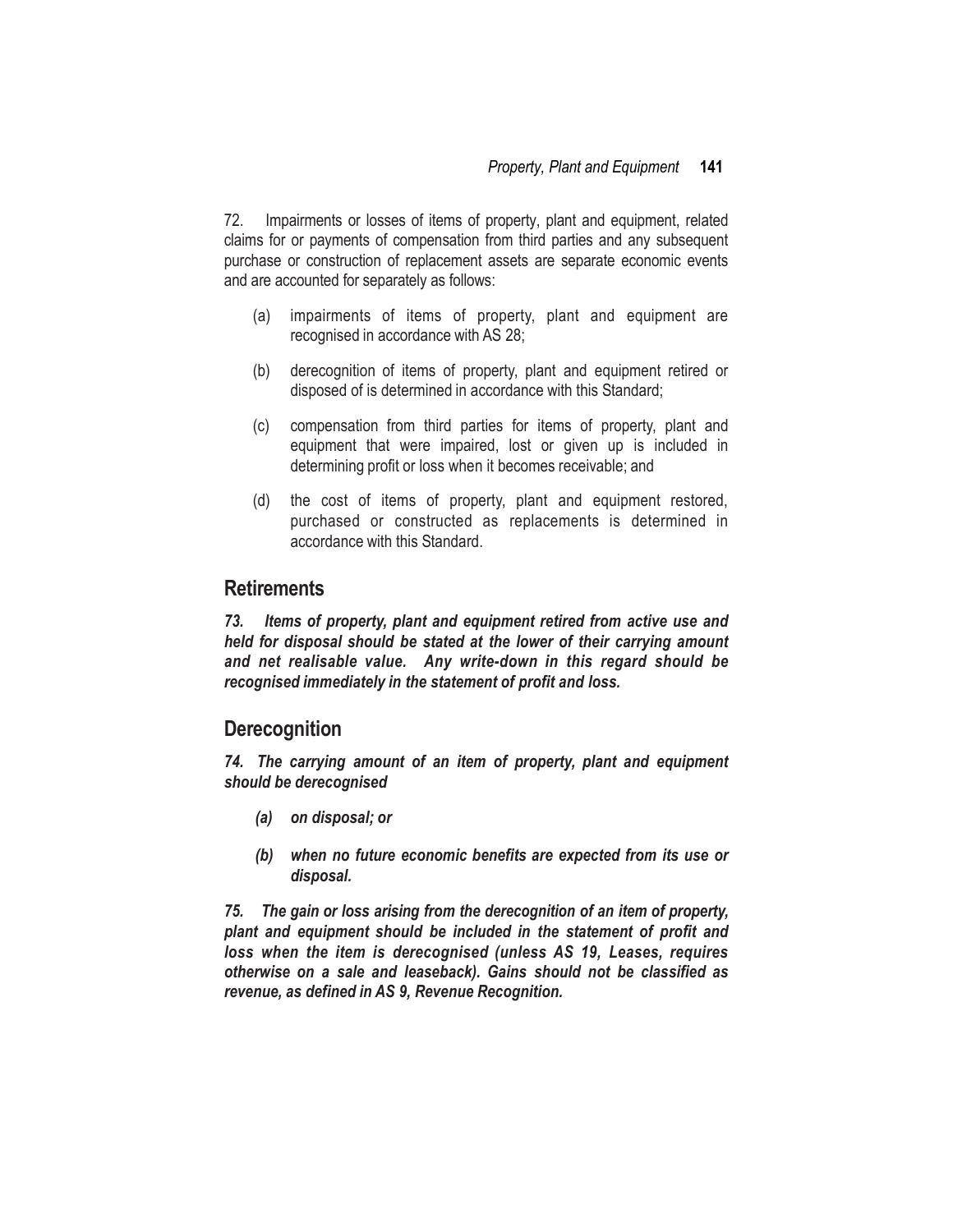*76. However, an enterprise that in the course of its ordinary activities, routinely sells items of property, plant and equipment that it had held for rental to others should transfer such assets to inventories at their carrying amount when they cease to be rented and become held for sale. The proceeds from the sale of such assets should be recognised in revenue in accordance with AS 9, Revenue Recognition.*

77. The disposal of an item of property, plant and equipment may occur in a variety of ways (e.g. by sale, by entering into a finance lease or by donation). In determining the date of disposal of an item, an enterprise applies the criteria in AS 9 for recognising revenue from the sale of goods. AS 19, *Leases*, applies to disposal by a sale and leaseback.

78. If, under the recognition principle in paragraph 7, an enterprise recognises in the carrying amount of an item of property, plant and equipment the cost of a replacement for part of the item, then it derecognises the carrying amount of the replaced part regardless of whether the replaced part had been depreciated separately. If it is not practicable for an enterprise to determine the carrying amount of the replaced part, it may use the cost of the replacement as an indication of what the cost of the replaced part was at the time it was acquired or constructed.

#### *79. The gain or loss arising from the derecognition of an item of property, plant and equipment should be determined as the difference between the net disposal proceeds, if any, and the carrying amount of the item.*

80. The consideration receivable on disposal of an item of property, plant and equipment is recognised in accordance with the principles enunciated in AS 9.

# **Disclosure**

*81. The financial statements should disclose, for each class of property, plant and equipment:*

- *(a) the measurement bases (i.e., cost model or revaluation model) used for determining the gross carrying amount;*
- *(b) the depreciation methods used;*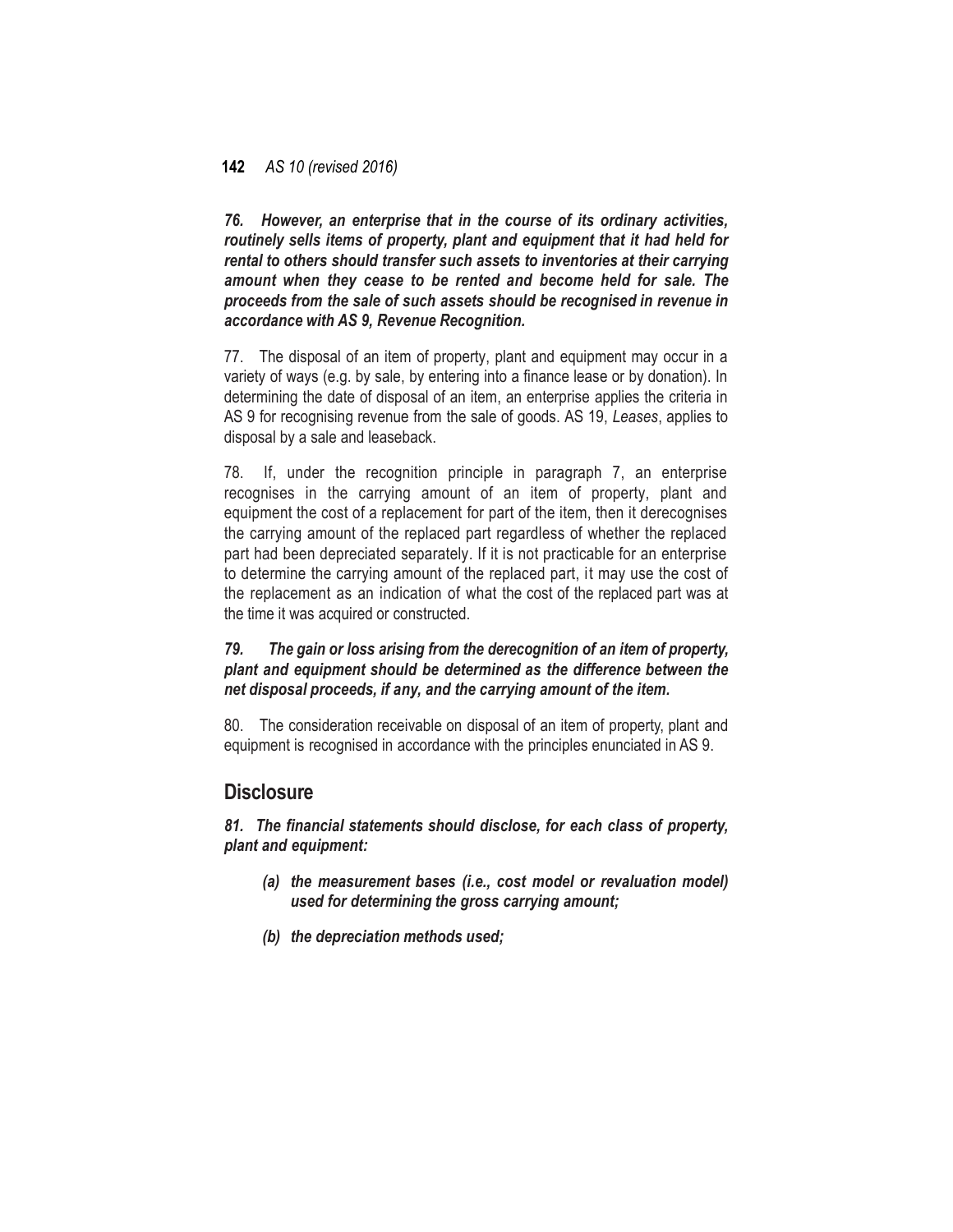- *(c) the useful lives or the depreciation rates used. In case the useful lives or the depreciation rates used are different from those specified in the statute governing the enterprise, it should make a specific mention of that fact;*
- *(d) the gross carrying amount and the accumulated depreciation (aggregated with accumulated impairment losses) at the beginning and end of the period; and*
- *(e) a reconciliation of the carrying amount at the beginning and end of the period showing:*
	- *(i) additions;*
	- *(ii) assets retired from active use and held for disposal;*
	- *(iii) acquisitions through business combinations;*
	- *(iv) increases or decreases resulting from revaluations under paragraphs 34, 42 and 43 and from impairment losses recognised or reversed directly in revaluation surplus in accordance with AS 28;*
	- *(v) impairment losses recognised in the statement of profit and loss in accordance with AS 28;*
	- *(vi) impairment losses reversed in the statement of profit and loss in accordance with AS 28;*
	- *(vii) depreciation;*
	- *(viii) the net exchange differences arising on the translation of the financial statements of a non-integral foreign operation in accordance with AS 11, The Effects of Changes in Foreign Exchange Rates; and*
	- *(ix) other changes.*
- *82. The financial statements should also disclose:*
	- *(a) the existence and amounts of restrictions on title, and property, plant and equipment pledged as security for liabilities;*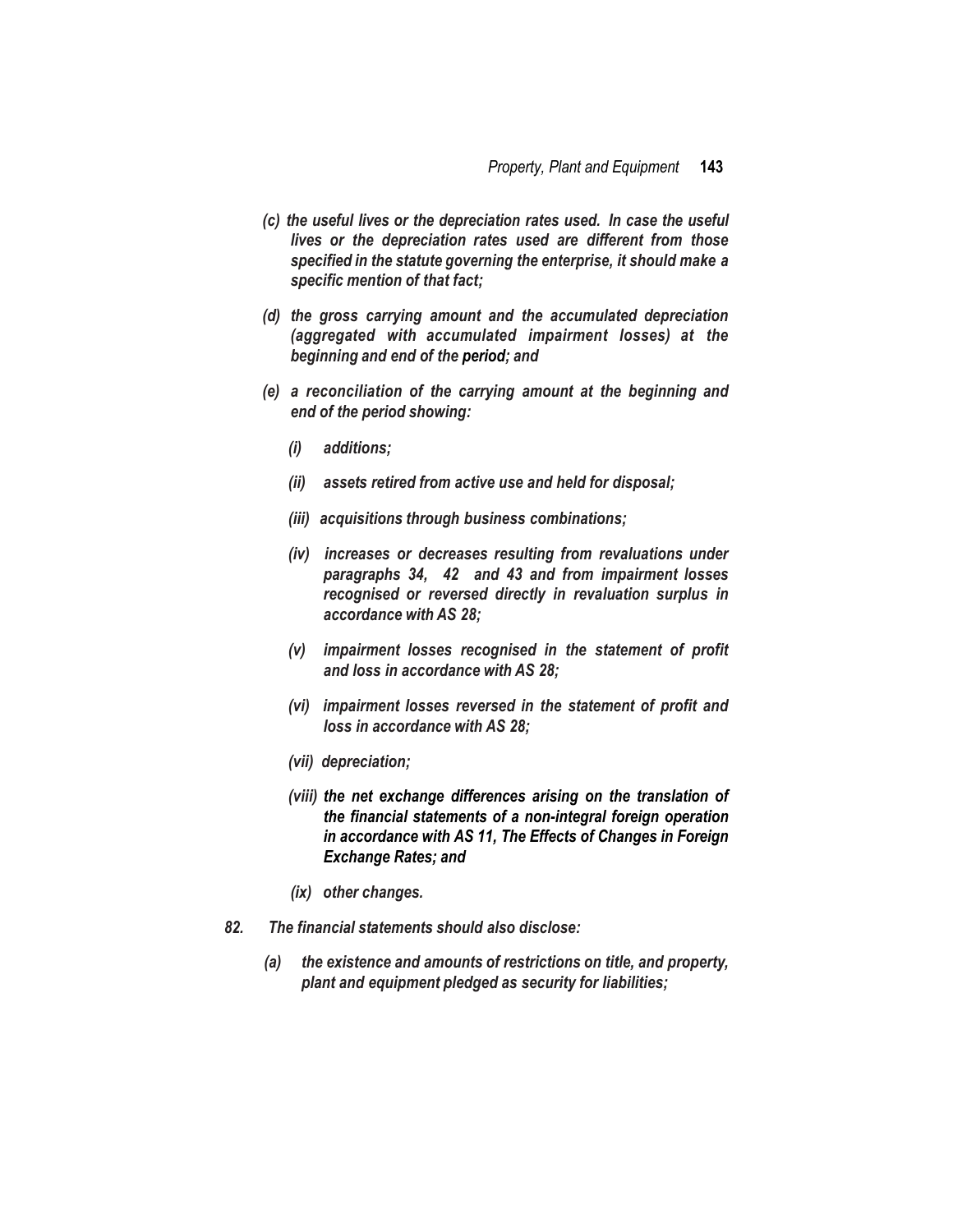- *(b) the amount of expenditure recognised in the carrying amount of an item of property, plant and equipment in the course of its construction;*
- *(c) the amount of contractual commitments for the acquisition of property, plant and equipment;*
- *(d) if it is not disclosed separately on the face of the statement of profit and loss, the amount of compensation from third parties for items of property, plant and equipment that were impaired, lost or given up that is included in the statement of profit and loss; and*
- *(e) the amount of assets retired from active use and held for disposal.*

83. Selection of the depreciation method and estimation of the useful life of assets are matters of judgement. Therefore, disclosure of the methods adopted and the estimated useful lives or depreciation rates provides users of financial statements with information that allows them to review the policies selected by management and enables comparisons to be made with other enterprises. For similar reasons, it is necessary to disclose:

- (a) depreciation, whether recognised in the statement of profit and loss or as a part of the cost of other assets, during a period; and
- (b) accumulated depreciation at the end of the period.

84. In accordance with AS 5, an enterprise discloses the nature and effect of a change in an accounting estimate that has an effect in the current period or is expected to have an effect in subsequent periods. For property, plant and equipment, such disclosure may arise from changes in estimates with respect to:

- (a) residual values;
- (b) the estimated costs of dismantling, removing or restoring items of property, plant and equipment;
- (c) useful lives; and
- (d) depreciation methods.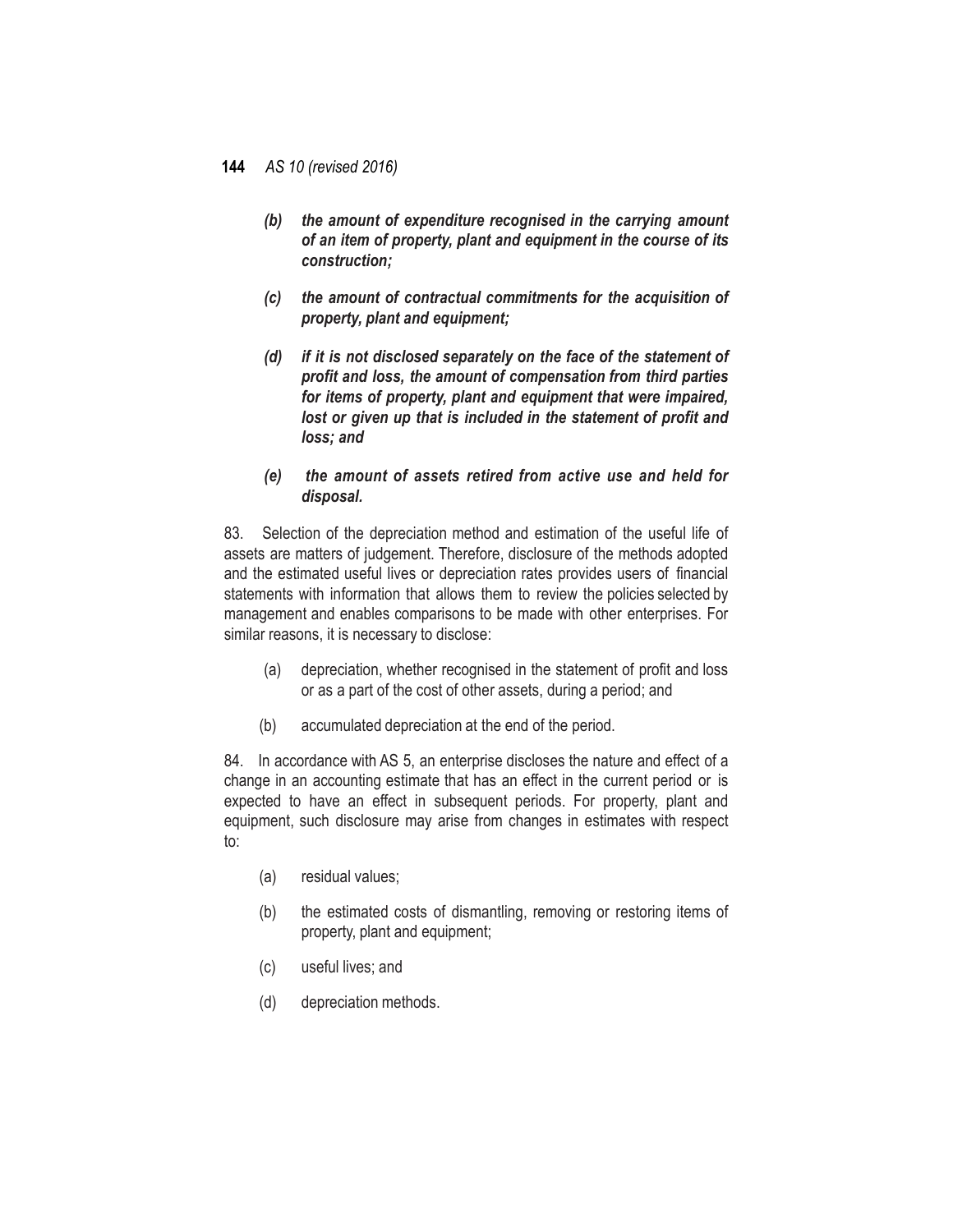*85. If items of property, plant and equipment are stated at revalued amounts, the following should be disclosed:*

- *(a) the effective date of the revaluation;*
- *(b) whether an independent valuer was involved;*
- *(c) the methods and significant assumptions applied in estimating fair values of the items;*
- *(d) the extent to which fair values of the items were determined directly by reference to observable prices in an active market or recent market transactions on arm's length terms or were estimated using other valuation techniques; and*
- *(e) the revaluation surplus, indicating the change for the period and any restrictions on the distribution of the balance to shareholders.*

86. In accordance with AS 28, an enterprise discloses information on impaired property, plant and equipment in addition to the information required by paragraph 81(e)(iv), (v) and (vi).

- 87. An enterprise is encouraged to disclose the following:
	- (a) the carrying amount of temporarily idle property, plant and equipment;
	- (b) the gross carrying amount of any fully depreciated property, plant and equipment that is still in use;
	- (c) for each revalued class of property, plant and equipment, the carrying amount that would have been recognised had the assets been carried under the cost model;
	- (d) the carrying amount of property, plant and equipment retired from active use and not held for disposal.

Provided that a Micro and Small-sized Enterprise (Levels IV and III non-company entities) as defined in Appendix I to this Compendium, may not comply with paragraph 87.